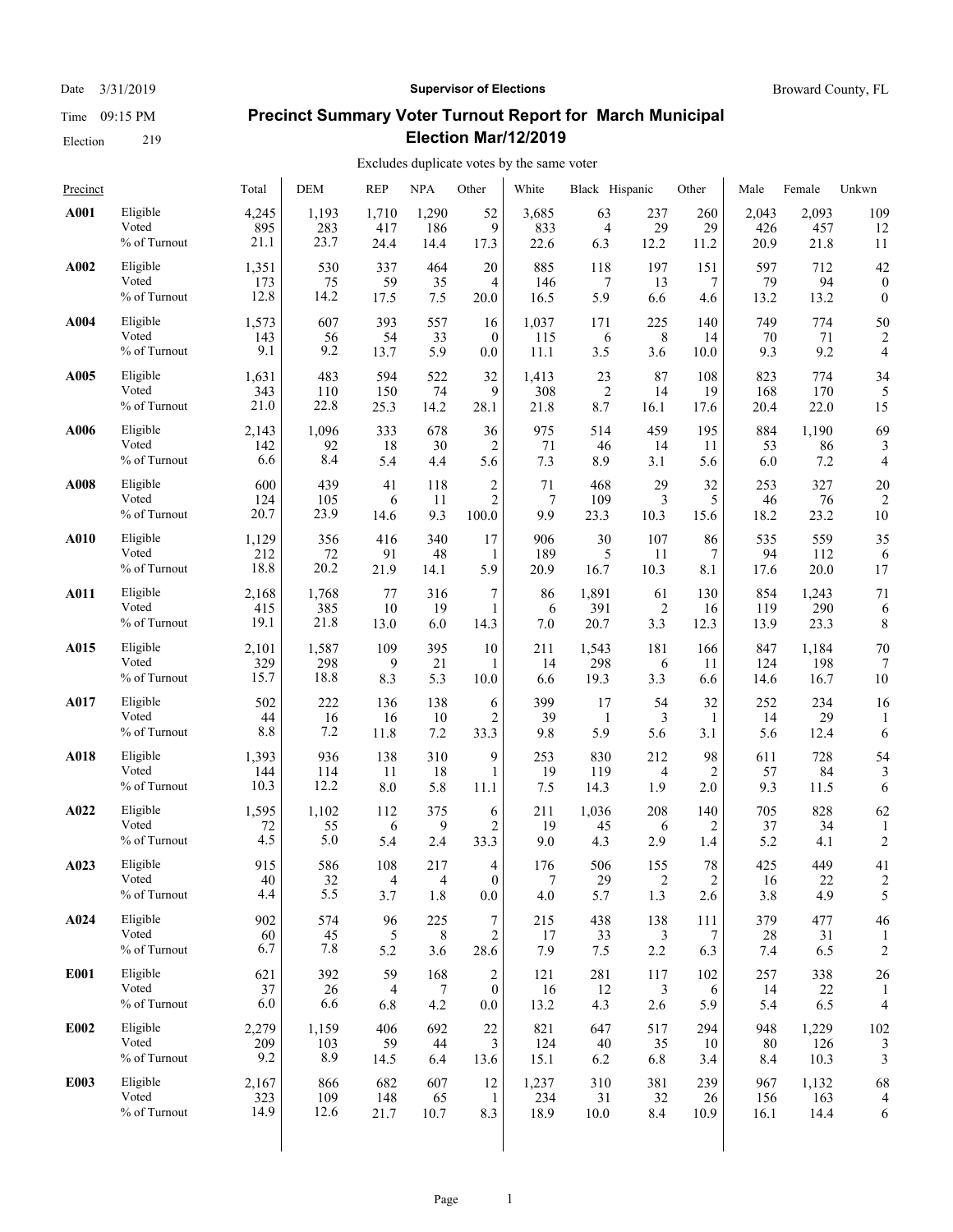#### Date  $3/31/2019$  **Supervisor of Elections** Broward County, FL

# **Precinct Summary Voter Turnout Report for March Municipal Election Mar/12/2019**

| Precinct    |              | Total | <b>DEM</b> | <b>REP</b> | <b>NPA</b> | Other          | White | Black Hispanic |      | Other       | Male  | Female | Unkwn          |
|-------------|--------------|-------|------------|------------|------------|----------------|-------|----------------|------|-------------|-------|--------|----------------|
| E004        | Eligible     | 3,721 | 1,908      | 709        | 1,079      | 25             | 1,442 | 1,058          | 747  | 474         | 1,582 | 2,001  | 138            |
|             | Voted        | 315   | 163        | 84         | 65         | 3              | 171   | 82             | 25   | 37          | 136   | 175    | 4              |
|             | % of Turnout | 8.5   | 8.5        | 11.8       | 6.0        | 12.0           | 11.9  | 7.8            | 3.3  | 7.8         | 8.6   | 8.7    | 3              |
| <b>E005</b> | Eligible     | 2,354 | 1,137      | 441        | 759        | 17             | 969   | 518            | 589  | 278         | 1,026 | 1,227  | 101            |
|             | Voted        | 219   | 129        | 52         | 37         | 1              | 131   | 33             | 39   | 16          | 92    | 124    | 3              |
|             | % of Turnout | 9.3   | 11.3       | 11.8       | 4.9        | 5.9            | 13.5  | 6.4            | 6.6  | 5.8         | 9.0   | 10.1   | 3              |
| <b>E006</b> | Eligible     | 4,991 | 2,204      | 1,303      | 1,451      | 33             | 2,667 | 839            | 995  | 490         | 2,137 | 2,665  | 189            |
|             | Voted        | 567   | 272        | 201        | 89         | 5              | 422   | 52             | 66   | 27          | 258   | 301    | 8              |
|             | % of Turnout | 11.4  | 12.3       | 15.4       | 6.1        | 15.2           | 15.8  | 6.2            | 6.6  | 5.5         | 12.1  | 11.3   | $\overline{4}$ |
| E007        | Eligible     | 3,899 | 1,865      | 864        | 1,144      | 26             | 2,016 | 763            | 710  | 410         | 1,695 | 2,068  | 136            |
|             | Voted        | 459   | 249        | 140        | 70         | $\mathbf{0}$   | 330   | 64             | 38   | 27          | 194   | 256    | 9              |
|             | % of Turnout | 11.8  | 13.4       | 16.2       | 6.1        | $0.0\,$        | 16.4  | 8.4            | 5.4  | 6.6         | 11.4  | 12.4   | 7              |
| <b>E008</b> | Eligible     | 3,123 | 1,475      | 626        | 998        | 24             | 1,492 | 537            | 672  | 422         | 1,354 | 1,654  | 115            |
|             | Voted        | 257   | 140        | 63         | 50         | 4              | 181   | 42             | 18   | 16          | 112   | 141    | $\overline{4}$ |
|             | % of Turnout | 8.2   | 9.5        | 10.1       | 5.0        | 16.7           | 12.1  | 7.8            | 2.7  | 3.8         | 8.3   | 8.5    | 3              |
| E009        | Eligible     | 1,618 | 669        | 457        | 481        | 11             | 1,031 | 185            | 247  | 155         | 735   | 840    | 43             |
|             | Voted        | 223   | 109        | 74         | 38         | 2              | 162   | 24             | 26   | 11          | 107   | 115    | 1              |
|             | % of Turnout | 13.8  | 16.3       | 16.2       | 7.9        | 18.2           | 15.7  | 13.0           | 10.5 | 7.1         | 14.6  | 13.7   | $\overline{c}$ |
| <b>E010</b> | Eligible     | 4,103 | 1,858      | 1,015      | 1,204      | 26             | 2,207 | 609            | 881  | 406         | 1,824 | 2,138  | 141            |
|             | Voted        | 424   | 222        | 138        | 61         | 3              | 301   | 48             | 47   | 28          | 182   | 230    | 12             |
|             | % of Turnout | 10.3  | 11.9       | 13.6       | 5.1        | 11.5           | 13.6  | 7.9            | 5.3  | 6.9         | 10.0  | 10.8   | 9              |
| E011        | Eligible     | 3,468 | 1,581      | 780        | 1,071      | 36             | 1,725 | 679            | 667  | 397         | 1,542 | 1,830  | 96             |
|             | Voted        | 196   | 96         | 59         | 39         | 2              | 112   | 37             | 25   | 22          | 98    | 95     | 3              |
|             | % of Turnout | 5.7   | 6.1        | 7.6        | 3.6        | 5.6            | 6.5   | 5.4            | 3.7  | 5.5         | 6.4   | 5.2    | 3              |
| E012        | Eligible     | 1,618 | 827        | 257        | 519        | 15             | 559   | 370            | 504  | 185         | 668   | 883    | 67             |
|             | Voted        | 106   | 70         | 21         | 14         | 1              | 54    | 25             | 20   | 7           | 41    | 63     | 2              |
|             | % of Turnout | 6.6   | 8.5        | 8.2        | 2.7        | 6.7            | 9.7   | 6.8            | 4.0  | 3.8         | 6.1   | 7.1    | 3              |
| E013        | Eligible     | 2,384 | 1,052      | 642        | 680        | 10             | 1,407 | 331            | 392  | 254         | 1,081 | 1,239  | 64             |
|             | Voted        | 236   | 112        | 80         | 42         | 2              | 180   | 22             | 15   | 19          | 110   | 125    | 1              |
|             | % of Turnout | 9.9   | 10.6       | 12.5       | 6.2        | 20.0           | 12.8  | 6.6            | 3.8  | 7.5         | 10.2  | 10.1   | $\overline{2}$ |
| E014        | Eligible     | 3,656 | 1,452      | 1,154      | 1,025      | 25             | 2,249 | 467            | 474  | 466         | 1,728 | 1,829  | 99             |
|             | Voted        | 453   | 181        | 195        | 77         | $\mathbf{0}$   | 323   | 62             | 36   | 32          | 224   | 218    | 11             |
|             | % of Turnout | 12.4  | 12.5       | 16.9       | 7.5        | 0.0            | 14.4  | 13.3           | 7.6  | 6.9         | 13.0  | 11.9   | 11             |
| E015        | Eligible     | 1,469 | 606        | 432        | 418        | 13             | 989   | 114            | 233  | 133         | 673   | 748    | 48             |
|             | Voted        | 231   | 115        | 84         | 28         | 4              | 179   | 17             | 24   | 11          | 113   | 117    | 1              |
|             | % of Turnout | 15.7  | 19.0       | 19.4       | 6.7        | 30.8           | 18.1  | 14.9           | 10.3 | 8.3         | 16.8  | 15.6   | 2              |
| E016        | Eligible     | 1,687 | 710        | 478        | 489        | 10             | 984   | 227            | 273  | 203         | 764   | 872    | 51             |
|             | Voted        | 171   | 74         | 69         | 27         | 1              | 139   | 13             | 10   | $\mathbf Q$ | 84    | 84     | 3              |
|             | % of Turnout | 10.1  | 10.4       | 14.4       | 5.5        | 10.0           | 14.1  | 5.7            | 3.7  | 4.4         | 11.0  | 9.6    | 6              |
| E017        | Eligible     | 3,101 | 1,371      | 783        | 933        | 14             | 1,771 | 424            | 452  | 454         | 1,452 | 1,566  | 83             |
|             | Voted        | 331   | 163        | 84         | 84         | $\mathbf{0}$   | 230   | 42             | 29   | 30          | 141   | 184    | 6              |
|             | % of Turnout | 10.7  | 11.9       | 10.7       | 9.0        | $0.0\,$        | 13.0  | 9.9            | 6.4  | 6.6         | 9.7   | 11.7   | 7              |
| E018        | Eligible     | 1,131 | 422        | 424        | 274        | 11             | 797   | 94             | 122  | 118         | 530   | 573    | 28             |
|             | Voted        | 145   | 63         | 59         | 20         | 3              | 115   | 5              | 15   | 10          | 61    | 83     | 1              |
|             | % of Turnout | 12.8  | 14.9       | 13.9       | 7.3        | 27.3           | 14.4  | 5.3            | 12.3 | 8.5         | 11.5  | 14.5   | 4              |
| E019        | Eligible     | 1,866 | 908        | 395        | 551        | 12             | 811   | 499            | 326  | 230         | 832   | 967    | 67             |
|             | Voted        | 158   | 90         | 34         | 34         | $\overline{0}$ | 89    | 45             | 14   | 10          | 64    | 93     | 1              |
|             | % of Turnout | 8.5   | 9.9        | 8.6        | 6.2        | $0.0\,$        | 11.0  | 9.0            | 4.3  | 4.3         | 7.7   | 9.6    | $\mathbf{1}$   |
| E020        | Eligible     | 3,594 | 1,780      | 714        | 1,074      | 26             | 1,565 | 613            | 944  | 472         | 1,494 | 1,957  | 143            |
|             | Voted        | 381   | 229        | 93         | 58         | 1              | 212   | 71             | 64   | 34          | 159   | 210    | 12             |
|             | % of Turnout | 10.6  | 12.9       | 13.0       | 5.4        | 3.8            | 13.5  | 11.6           | 6.8  | 7.2         | 10.6  | 10.7   | 8              |
|             |              |       |            |            |            |                |       |                |      |             |       |        |                |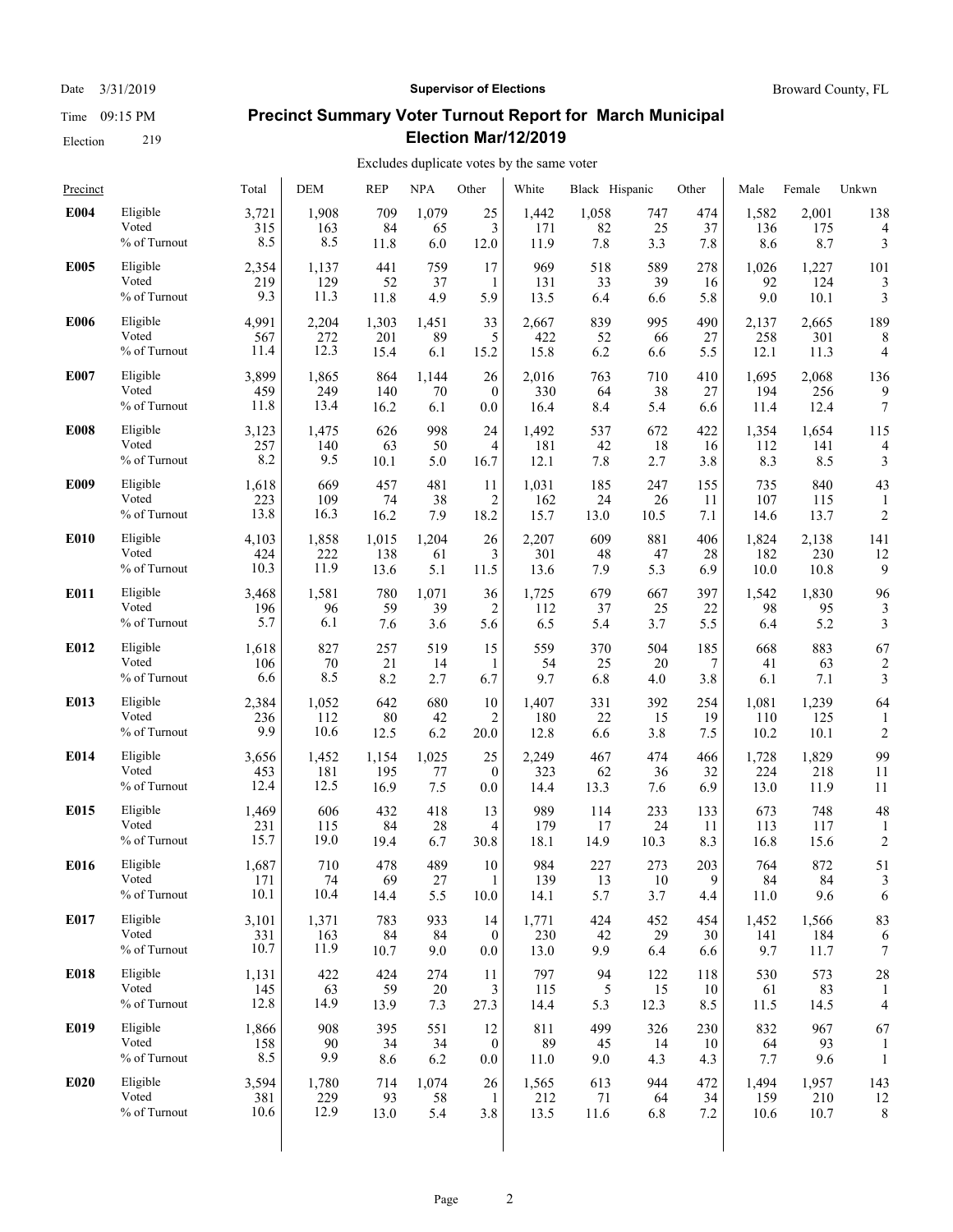#### Date  $3/31/2019$  **Supervisor of Elections** Broward County, FL

# **Precinct Summary Voter Turnout Report for March Municipal Election Mar/12/2019**

| Precinct    |                                   | Total                | <b>DEM</b>         | <b>REP</b>        | <b>NPA</b>       | Other                        | White                | Black Hispanic       |                  | Other           | Male                 | Female               | Unkwn                |
|-------------|-----------------------------------|----------------------|--------------------|-------------------|------------------|------------------------------|----------------------|----------------------|------------------|-----------------|----------------------|----------------------|----------------------|
| E021        | Eligible                          | 1,952                | 854                | 463               | 622              | 13                           | 882                  | 355                  | 456              | 259             | 834                  | 1.046                | 72                   |
|             | Voted                             | 145                  | 67                 | 54                | 23               | 1                            | 82                   | 27                   | 19               | 17              | 62                   | 82                   | 1                    |
|             | % of Turnout                      | 7.4                  | 7.8                | 11.7              | 3.7              | 7.7                          | 9.3                  | 7.6                  | 4.2              | 6.6             | 7.4                  | 7.8                  | 1                    |
| E022        | Eligible                          | 3,080                | 1,355              | 866               | 838              | 21                           | 1,969                | 306                  | 351              | 454             | 1,439                | 1,549                | 92                   |
|             | Voted                             | 396                  | 202                | 129               | 61               | 4                            | 296                  | 41                   | 24               | 35              | 176                  | 217                  | 3                    |
|             | % of Turnout                      | 12.9                 | 14.9               | 14.9              | 7.3              | 19.0                         | 15.0                 | 13.4                 | 6.8              | 7.7             | 12.2                 | 14.0                 | 3                    |
| E023        | Eligible                          | 2,076                | 885                | 565               | 604              | 22                           | 1,254                | 280                  | 342              | 200             | 947                  | 1,071                | 58                   |
|             | Voted                             | 215                  | 101                | 85                | 29               | $\theta$                     | 154                  | 23                   | 24               | 14              | 95                   | 117                  | 3                    |
|             | $\%$ of Turnout                   | 10.4                 | 11.4               | 15.0              | 4.8              | 0.0                          | 12.3                 | 8.2                  | 7.0              | 7.0             | 10.0                 | 10.9                 | 5                    |
| E024        | Eligible                          | 3,548                | 1,557              | 899               | 1,065            | 27                           | 1,841                | 548                  | 573              | 586             | 1,620                | 1,819                | 109                  |
|             | Voted                             | 395                  | 204                | 116               | 72               | 3                            | 283                  | 40                   | 30               | 42              | 180                  | 210                  | 5                    |
|             | % of Turnout                      | 11.1                 | 13.1               | 12.9              | 6.8              | 11.1                         | 15.4                 | 7.3                  | 5.2              | 7.2             | 11.1                 | 11.5                 | 5                    |
| E025        | Eligible                          | 1,324                | 649                | 262               | 409              | 4                            | 569                  | 327                  | 261              | 167             | 572                  | 704                  | 48                   |
|             | Voted                             | 114                  | 60                 | 41                | 13               | $\mathbf{0}$                 | 62                   | 30                   | 11               | 11              | 49                   | 59                   | 6                    |
|             | % of Turnout                      | 8.6                  | 9.2                | 15.6              | 3.2              | 0.0                          | 10.9                 | 9.2                  | 4.2              | 6.6             | 8.6                  | 8.4                  | 13                   |
| E026        | Eligible                          | 1,783                | 816                | 436               | 511              | 20                           | 913                  | 298                  | 312              | 260             | 812                  | 908                  | 63                   |
|             | Voted                             | 146                  | 74                 | 44                | 27               | 1                            | 105                  | 13                   | 15               | 13              | 67                   | 76                   | 3                    |
|             | % of Turnout                      | 8.2                  | 9.1                | 10.1              | 5.3              | 5.0                          | 11.5                 | 4.4                  | 4.8              | 5.0             | 8.3                  | 8.4                  | 5                    |
| E027        | Eligible                          | 3,515                | 1,639              | 809               | 1,043            | 24                           | 1,812                | 518                  | 813              | 372             | 1,516                | 1,876                | 123                  |
|             | Voted                             | 381                  | 199                | 129               | 51               | $\overline{2}$               | 273                  | 32                   | 50               | 26              | 171                  | 201                  | 9                    |
|             | % of Turnout                      | 10.8                 | 12.1               | 15.9              | 4.9              | 8.3                          | 15.1                 | 6.2                  | 6.2              | 7.0             | 11.3                 | 10.7                 | 7                    |
| E028        | Eligible                          | 1,759                | 904                | 318               | 523              | 14                           | 810                  | 290                  | 460              | 199             | 681                  | 1,008                | 70                   |
|             | Voted                             | 162                  | 98                 | 33                | 30               | 1                            | 124                  | 12                   | 17               | 9               | 62                   | 97                   | 3                    |
|             | % of Turnout                      | 9.2                  | 10.8               | 10.4              | 5.7              | 7.1                          | 15.3                 | 4.1                  | 3.7              | 4.5             | 9.1                  | 9.6                  | 4                    |
| E029        | Eligible                          | 1,347                | 748                | 165               | 421              | 13                           | 393                  | 471                  | 298              | 185             | 547                  | 730                  | 70                   |
|             | Voted                             | 74                   | 49                 | 11                | 14               | $\theta$                     | 25                   | 27                   | 16               | 6               | 28                   | 43                   | 3                    |
|             | % of Turnout                      | 5.5                  | 6.6                | 6.7               | 3.3              | 0.0                          | 6.4                  | 5.7                  | 5.4              | 3.2             | 5.1                  | 5.9                  | $\overline{4}$       |
| E030        | Eligible<br>Voted<br>% of Turnout | 677<br>35<br>5.2     | 383<br>19<br>5.0   | 67<br>6<br>9.0    | 219<br>10<br>4.6 | 8<br>$\mathbf{0}$<br>0.0     | 144<br>14<br>9.7     | 321<br>14<br>4.4     | 129<br>5<br>3.9  | 83<br>2<br>2.4  | 267<br>13<br>4.9     | 364<br>21<br>5.8     | 46<br>$\overline{c}$ |
| E031        | Eligible                          | 2,200                | 852                | 664               | 667              | 17                           | 1,511                | 168                  | 294              | 227             | 989                  | 1,145                | 66                   |
|             | Voted                             | 230                  | 100                | 87                | 43               | $\boldsymbol{0}$             | 192                  | 10                   | 14               | 14              | 100                  | 128                  | $\overline{2}$       |
|             | % of Turnout                      | 10.5                 | 11.7               | 13.1              | 6.4              | 0.0                          | 12.7                 | 6.0                  | 4.8              | 6.2             | 10.1                 | 11.2                 | 3                    |
| E032        | Eligible                          | 2,288                | 965                | 602               | 709              | 12                           | 1,267                | 277                  | 353              | 391             | 1,065                | 1,153                | 70                   |
|             | Voted                             | 210                  | 104                | 56                | 49               | 1                            | 136                  | 30                   | 18               | 26              | 97                   | 111                  | $\overline{2}$       |
|             | % of Turnout                      | 9.2                  | 10.8               | 9.3               | 6.9              | 8.3                          | 10.7                 | 10.8                 | 5.1              | 6.6             | 9.1                  | 9.6                  | 3                    |
| E033        | Eligible                          | 2,156                | 923                | 526               | 686              | 21                           | 1,167                | 292                  | 379              | 318             | 1,015                | 1,078                | 63                   |
|             | Voted                             | 188                  | 98                 | 53                | 35               | $\overline{2}$               | 123                  | 23                   | 29               | 13              | 86                   | 100                  | 2                    |
|             | % of Turnout                      | 8.7                  | 10.6               | 10.1              | 5.1              | 9.5                          | 10.5                 | 7.9                  | 7.7              | 4.1             | 8.5                  | 9.3                  | 3                    |
| E034        | Eligible                          | 1,005                | 381                | 316               | 301              | 7                            | 616                  | 90                   | 182              | 117             | 445                  | 532                  | 28                   |
|             | Voted                             | 80                   | 33                 | 31                | 15               | 1                            | 58                   | 6                    | 10               | 6               | 32                   | 44                   | 4                    |
|             | % of Turnout                      | 8.0                  | 8.7                | 9.8               | 5.0              | 14.3                         | 9.4                  | 6.7                  | 5.5              | 5.1             | 7.2                  | 8.3                  | 14                   |
| <b>F001</b> | Eligible<br>Voted<br>% of Turnout | 2,198<br>253<br>11.5 | 960<br>111<br>11.6 | 596<br>98<br>16.4 | 621<br>44<br>7.1 | 21<br>$\mathbf{0}$<br>0.0    | 1,344<br>217<br>16.1 | 402<br>16<br>4.0     | 282<br>12<br>4.3 | 170<br>8<br>4.7 | 1,000<br>112<br>11.2 | 1,140<br>140<br>12.3 | 58<br>$\overline{c}$ |
| <b>F002</b> | Eligible<br>Voted<br>% of Turnout | 1,583<br>117<br>7.4  | 761<br>74<br>9.7   | 309<br>26<br>8.4  | 502<br>17<br>3.4 | 11<br>$\mathbf{0}$<br>0.0    | 893<br>83<br>9.3     | 162<br>14<br>8.6     | 363<br>13<br>3.6 | 165<br>7<br>4.2 | 650<br>42<br>6.5     | 888<br>74<br>8.3     | 45<br>$\overline{c}$ |
| <b>F003</b> | Eligible<br>Voted<br>% of Turnout | 1,428<br>113<br>7.9  | 673<br>72<br>10.7  | 279<br>26<br>9.3  | 467<br>15<br>3.2 | 9<br>$\boldsymbol{0}$<br>0.0 | 886<br>94<br>10.6    | 133<br>$\tau$<br>5.3 | 294<br>9<br>3.1  | 115<br>3<br>2.6 | 566<br>37<br>6.5     | 812<br>75<br>9.2     | 50<br>$\overline{2}$ |
|             |                                   |                      |                    |                   |                  |                              |                      |                      |                  |                 |                      |                      |                      |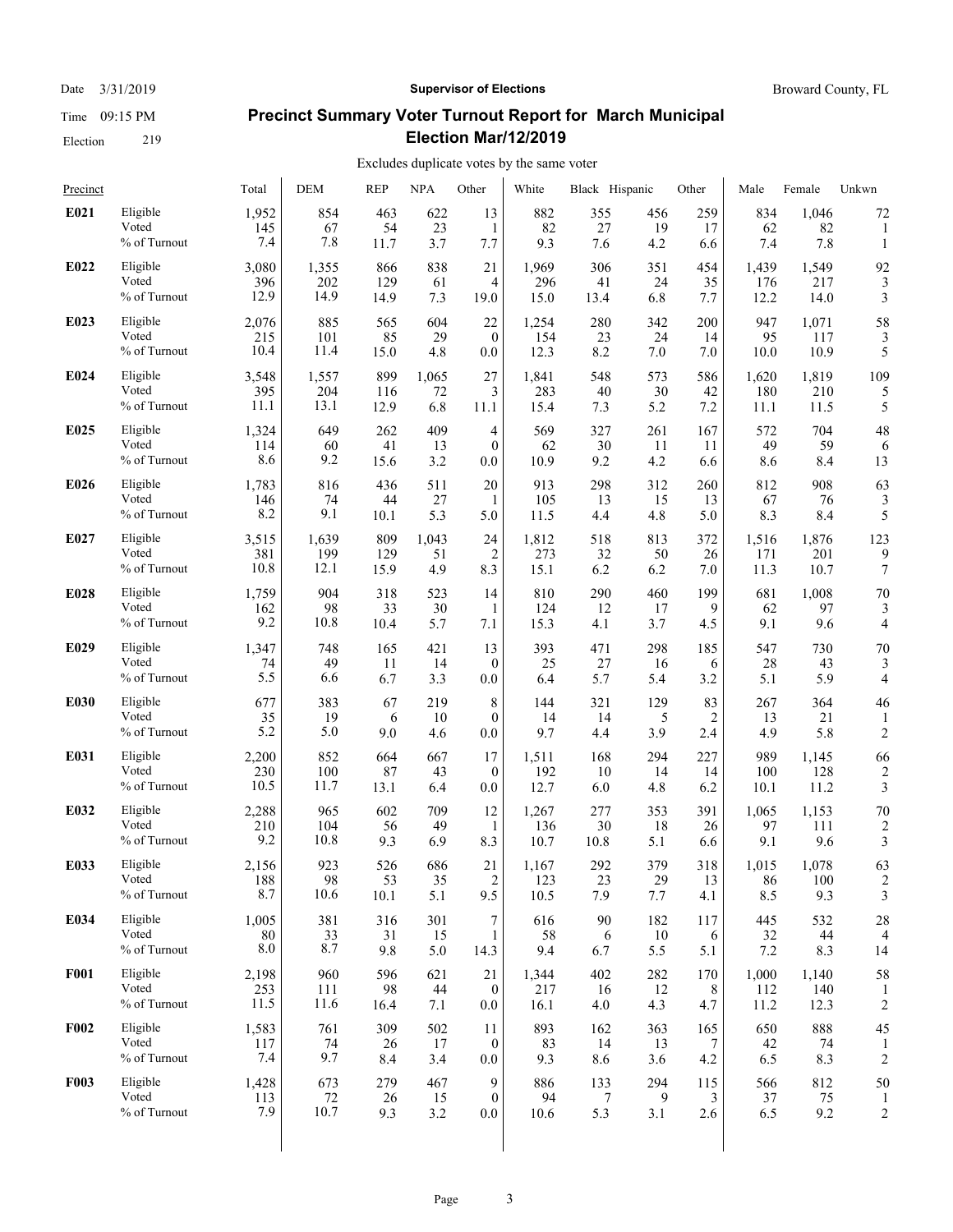Date  $3/31/2019$  **Supervisor of Elections** Broward County, FL

# **Precinct Summary Voter Turnout Report for March Municipal Election Mar/12/2019**

#### Excludes duplicate votes by the same voter  $\overline{1}$

| Precinct         |                                   | Total               | <b>DEM</b>         | <b>REP</b>       | <b>NPA</b>       | Other                     | White                | Black Hispanic  |                              | Other           | Male             | Female             | Unkwn                   |
|------------------|-----------------------------------|---------------------|--------------------|------------------|------------------|---------------------------|----------------------|-----------------|------------------------------|-----------------|------------------|--------------------|-------------------------|
| <b>F004</b>      | Eligible                          | 4,791               | 2,663              | 942              | 1,158            | 28                        | 3,890                | 197             | 443                          | 261             | 1,780            | 2,884              | 127                     |
|                  | Voted                             | 1,092               | 739                | 191              | 158              | 4                         | 993                  | 23              | 44                           | 32              | 380              | 689                | 23                      |
|                  | % of Turnout                      | 22.8                | 27.8               | 20.3             | 13.6             | 14.3                      | 25.5                 | 11.7            | 9.9                          | 12.3            | 21.3             | 23.9               | 18                      |
| <b>F005</b>      | Eligible                          | 4,391               | 1,876              | 1,056            | 1,425            | 34                        | 2,301                | 713             | 804                          | 573             | 1,972            | 2,261              | 158                     |
|                  | Voted                             | 246                 | 107                | 93               | 45               | 1                         | 184                  | 28              | 16                           | 18              | 118              | 126                | $\overline{2}$          |
|                  | % of Turnout                      | 5.6                 | 5.7                | 8.8              | 3.2              | 2.9                       | 8.0                  | 3.9             | 2.0                          | 3.1             | 6.0              | 5.6                | $\mathbf{1}$            |
| <b>F006</b>      | Eligible                          | 2,525               | 1,257              | 463              | 778              | 27                        | 1,210                | 577             | 464                          | 274             | 1,074            | 1,373              | 78                      |
|                  | Voted                             | 143                 | 86                 | 39               | 17               | $\mathbf{1}$              | 106                  | 18              | 15                           | 4               | 51               | 90                 | $\overline{2}$          |
|                  | % of Turnout                      | 5.7                 | 6.8                | 8.4              | 2.2              | 3.7                       | 8.8                  | 3.1             | 3.2                          | 1.5             | 4.7              | 6.6                | 3                       |
| <b>F007</b>      | Eligible                          | 2,826               | 1,215              | 619              | 963              | 29                        | 1,505                | 414             | 551                          | 356             | 1,308            | 1,435              | 83                      |
|                  | Voted                             | 136                 | 72                 | 29               | 35               | $\mathbf{0}$              | 90                   | 19              | 17                           | 10              | 56               | 76                 | $\overline{4}$          |
|                  | % of Turnout                      | 4.8                 | 5.9                | 4.7              | 3.6              | 0.0                       | 6.0                  | 4.6             | 3.1                          | 2.8             | 4.3              | 5.3                | 5                       |
| <b>F008</b>      | Eligible                          | 2,345               | 1,107              | 497              | 715              | 26                        | 1,242                | 365             | 472                          | 266             | 1,025            | 1,242              | 78                      |
|                  | Voted                             | 225                 | 138                | 57               | 29               | 1                         | 166                  | 29              | 21                           | 9               | 85               | 139                | 1                       |
|                  | % of Turnout                      | 9.6                 | 12.5               | 11.5             | 4.1              | 3.8                       | 13.4                 | 7.9             | 4.4                          | 3.4             | 8.3              | 11.2               | 1                       |
| F <sub>009</sub> | Eligible<br>Voted<br>% of Turnout | 2,103<br>153<br>7.3 | 1,073<br>92<br>8.6 | 411<br>34<br>8.3 | 603<br>27<br>4.5 | 16<br>$\mathbf{0}$<br>0.0 | 1,172<br>124<br>10.6 | 357<br>8<br>2.2 | 376<br>13<br>3.5             | 198<br>8<br>4.0 | 833<br>56<br>6.7 | 1,197<br>96<br>8.0 | 73<br>1                 |
| <b>F010</b>      | Eligible                          | 2,807               | 1,221              | 648              | 918              | 20                        | 1,500                | 416             | 569                          | 322             | 1,259            | 1,452              | 96                      |
|                  | Voted                             | 153                 | 79                 | 42               | 30               | $\overline{2}$            | 101                  | 25              | 19                           | 8               | 67               | 84                 | 2                       |
|                  | % of Turnout                      | 5.5                 | 6.5                | 6.5              | 3.3              | 10.0                      | 6.7                  | 6.0             | 3.3                          | 2.5             | 5.3              | 5.8                | $\overline{2}$          |
| <b>F011</b>      | Eligible<br>Voted<br>% of Turnout | 1,037<br>45<br>4.3  | 402<br>25<br>6.2   | 283<br>8<br>2.8  | 341<br>11<br>3.2 | 11<br>1<br>9.1            | 573<br>33<br>5.8     | 145<br>6<br>4.1 | 160<br>$\overline{2}$<br>1.3 | 159<br>4<br>2.5 | 479<br>19<br>4.0 | 521<br>25<br>4.8   | 37<br>3                 |
| <b>F012</b>      | Eligible                          | 4,350               | 1,813              | 1,026            | 1,464            | 47                        | 2,437                | 492             | 944                          | 477             | 1,940            | 2,249              | 161                     |
|                  | Voted                             | 264                 | 126                | 79               | 56               | 3                         | 203                  | 18              | 26                           | 17              | 126              | 132                | 6                       |
|                  | % of Turnout                      | 6.1                 | 6.9                | 7.7              | 3.8              | 6.4                       | 8.3                  | 3.7             | 2.8                          | 3.6             | 6.5              | 5.9                | 4                       |
| <b>F013</b>      | Eligible                          | 1,203               | 568                | 251              | 369              | 15                        | 627                  | 214             | 225                          | 137             | 531              | 627                | 45                      |
|                  | Voted                             | 68                  | 39                 | 15               | 13               | 1                         | 39                   | 10              | 9                            | 10              | 31               | 36                 | 1                       |
|                  | $\%$ of Turnout                   | 5.7                 | 6.9                | 6.0              | 3.5              | 6.7                       | 6.2                  | 4.7             | 4.0                          | 7.3             | 5.8              | 5.7                | $\overline{2}$          |
| <b>F014</b>      | Eligible                          | 1,688               | 803                | 341              | 526              | 18                        | 783                  | 304             | 375                          | 226             | 727              | 895                | 66                      |
|                  | Voted                             | 84                  | 49                 | 17               | 16               | $\overline{c}$            | 53                   | 12              | 10                           | 9               | 34               | 48                 | $\overline{c}$          |
|                  | % of Turnout                      | 5.0                 | 6.1                | 5.0              | 3.0              | 11.1                      | 6.8                  | 3.9             | 2.7                          | 4.0             | 4.7              | 5.4                | 3                       |
| <b>O050</b>      | Eligible                          | 1,965               | 1,439              | 121              | 397              | 8                         | 168                  | 1,397           | 224                          | 176             | 707              | 1,177              | 81                      |
|                  | Voted                             | 168                 | 143                | 8                | 16               | 1                         | 14                   | 128             | 14                           | 12              | 59               | 103                | 6                       |
|                  | % of Turnout                      | 8.5                 | 9.9                | 6.6              | 4.0              | 12.5                      | 8.3                  | 9.2             | 6.3                          | 6.8             | 8.3              | 8.8                | 7                       |
| Q051             | Eligible                          | 753                 | 361                | 124              | 264              | 4                         | 294                  | 115             | 268                          | $76\,$          | 349              | 375                | 29                      |
|                  | Voted                             | $8\sqrt{1}$         | 40                 | 17               | 23               | $\mathbf{1}$              | 58                   | $\overline{c}$  | 16                           | 5               | 40               | 39                 | $\overline{\mathbf{c}}$ |
|                  | % of Turnout                      | 10.8                | 11.1               | 13.7             | 8.7              | 25.0                      | 19.7                 | 1.7             | 6.0                          | 6.6             | 11.5             | 10.4               | 7                       |
| <b>R001</b>      | Eligible                          | 2,203               | 659                | 873              | 640              | 31                        | 1,751                | 67              | 216                          | 169             | 1,064            | 1,076              | 63                      |
|                  | Voted                             | 225                 | 77                 | 103              | 45               | $\bf{0}$                  | 208                  | $\overline{2}$  | 6                            | 9               | 114              | 109                | $\overline{2}$          |
|                  | % of Turnout                      | 10.2                | 11.7               | 11.8             | 7.0              | $0.0\,$                   | 11.9                 | 3.0             | 2.8                          | 5.3             | 10.7             | 10.1               | 3                       |
| <b>R002</b>      | Eligible                          | 2,652               | 929                | 956              | 740              | 27                        | 2,047                | 89              | 335                          | 181             | 1,253            | 1,307              | 92                      |
|                  | Voted                             | 240                 | 101                | 104              | 33               | 2                         | 209                  | $\overline{4}$  | 21                           | 6               | 123              | 114                | 3                       |
|                  | % of Turnout                      | 9.0                 | 10.9               | 10.9             | 4.5              | 7.4                       | 10.2                 | 4.5             | 6.3                          | 3.3             | 9.8              | 8.7                | 3                       |
| <b>R003</b>      | Eligible                          | 1,359               | 447                | 530              | 368              | 14                        | 1,113                | 25              | 109                          | 112             | 640              | 672                | 47                      |
|                  | Voted                             | 131                 | 44                 | 63               | 23               | 1                         | 113                  | $\mathbf{1}$    | 6                            | 11              | 57               | 72                 | 2                       |
|                  | % of Turnout                      | 9.6                 | 9.8                | 11.9             | 6.3              | 7.1                       | 10.2                 | 4.0             | 5.5                          | 9.8             | 8.9              | 10.7               | 4                       |
| <b>R004</b>      | Eligible                          | 2,075               | 692                | 755              | 609              | 19                        | 1,734                | 23              | 168                          | 150             | 993              | 1,029              | 53                      |
|                  | Voted                             | 267                 | 118                | 90               | 54               | 5                         | 243                  | $\overline{2}$  | 11                           | 11              | 135              | 125                | 7                       |
|                  | % of Turnout                      | 12.9                | 17.1               | 11.9             | 8.9              | 26.3                      | 14.0                 | 8.7             | 6.5                          | 7.3             | 13.6             | 12.1               | 13                      |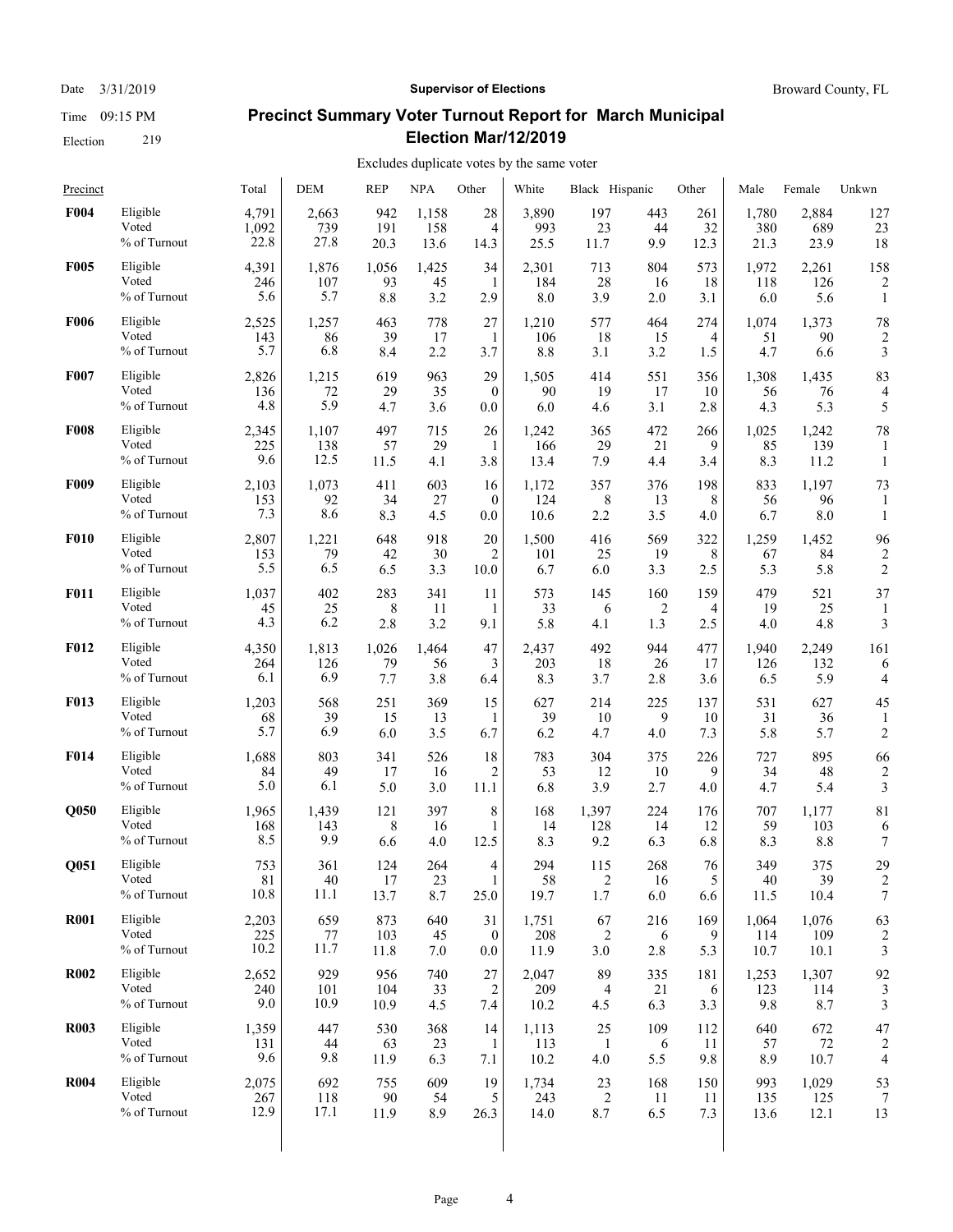#### Date  $3/31/2019$  **Supervisor of Elections** Broward County, FL

# **Precinct Summary Voter Turnout Report for March Municipal Election Mar/12/2019**

| Precinct    |                 | Total | DEM   | <b>REP</b> | <b>NPA</b> | Other          | White | Black Hispanic |      | Other          | Male  | Female | Unkwn            |
|-------------|-----------------|-------|-------|------------|------------|----------------|-------|----------------|------|----------------|-------|--------|------------------|
| <b>R005</b> | Eligible        | 1,148 | 372   | 431        | 333        | 12             | 960   | 21             | 93   | 74             | 571   | 557    | 20               |
|             | Voted           | 148   | 77    | 44         | 27         | $\mathbf{0}$   | 126   | $\mathbf{1}$   | 13   | 8              | 74    | 73     | 1                |
|             | % of Turnout    | 12.9  | 20.7  | 10.2       | 8.1        | 0.0            | 13.1  | 4.8            | 14.0 | 10.8           | 13.0  | 13.1   | 5                |
| <b>R006</b> | Eligible        | 1,096 | 429   | 367        | 289        | 11             | 842   | 44             | 142  | 68             | 534   | 530    | 32               |
|             | Voted           | 81    | 41    | 26         | 14         | $\mathbf{0}$   | 68    | 4              | 6    | 3              | 46    | 34     | 1                |
|             | % of Turnout    | 7.4   | 9.6   | 7.1        | 4.8        | 0.0            | 8.1   | 9.1            | 4.2  | 4.4            | 8.6   | 6.4    | 3                |
| <b>R007</b> | Eligible        | 1,362 | 489   | 522        | 343        | $\,$ 8 $\,$    | 1,068 | 55             | 141  | 98             | 669   | 662    | 31               |
|             | Voted           | 107   | 50    | 44         | 12         | $\mathbf{1}$   | 99    | $\overline{2}$ | 5    | 1              | 55    | 51     | 1                |
|             | % of Turnout    | 7.9   | 10.2  | 8.4        | 3.5        | 12.5           | 9.3   | 3.6            | 3.5  | 1.0            | 8.2   | 7.7    | 3                |
| <b>R008</b> | Eligible        | 1,356 | 460   | 537        | 344        | 15             | 1,164 | 19             | 91   | 82             | 673   | 650    | 33               |
|             | Voted           | 181   | 70    | 83         | 27         | 1              | 167   | $\overline{2}$ | 4    | 8              | 98    | 82     | 1                |
|             | % of Turnout    | 13.3  | 15.2  | 15.5       | 7.8        | 6.7            | 14.3  | 10.5           | 4.4  | 9.8            | 14.6  | 12.6   | 3                |
| <b>R009</b> | Eligible        | 1,788 | 650   | 623        | 495        | 20             | 1,374 | 90             | 214  | 110            | 889   | 860    | 39               |
|             | Voted           | 147   | 67    | 59         | 19         | 2              | 131   | -1             | 8    | 7              | 78    | 69     | $\theta$         |
|             | % of Turnout    | 8.2   | 10.3  | 9.5        | 3.8        | 10.0           | 9.5   | 1.1            | 3.7  | 6.4            | 8.8   | 8.0    | $\boldsymbol{0}$ |
| <b>R010</b> | Eligible        | 1,232 | 437   | 491        | 293        | 11             | 988   | 30             | 136  | 78             | 596   | 604    | 32               |
|             | Voted           | 118   | 47    | 57         | 12         | 2              | 102   | 2              | 10   | 4              | 67    | 50     | 1                |
|             | % of Turnout    | 9.6   | 10.8  | 11.6       | 4.1        | 18.2           | 10.3  | 6.7            | 7.4  | 5.1            | 11.2  | 8.3    | 3                |
| <b>R011</b> | Eligible        | 1,537 | 541   | 589        | 393        | 14             | 1,284 | 32             | 136  | 85             | 796   | 702    | 39               |
|             | Voted           | 194   | 94    | 64         | 35         | $\mathbf{1}$   | 178   | $\overline{2}$ | 9    | 5              | 120   | 72     | 2                |
|             | % of Turnout    | 12.6  | 17.4  | 10.9       | 8.9        | 7.1            | 13.9  | 6.3            | 6.6  | 5.9            | 15.1  | 10.3   | 5                |
| <b>R012</b> | Eligible        | 1,641 | 642   | 580        | 401        | 18             | 1,454 | 19             | 86   | 82             | 894   | 712    | 35               |
|             | Voted           | 312   | 157   | 98         | 55         | 2              | 287   | 1              | 8    | 16             | 189   | 120    | 3                |
|             | $\%$ of Turnout | 19.0  | 24.5  | 16.9       | 13.7       | 11.1           | 19.7  | 5.3            | 9.3  | 19.5           | 21.1  | 16.9   | 9                |
| <b>R013</b> | Eligible        | 3,941 | 1,243 | 1,717      | 946        | 35             | 3,313 | 58             | 316  | 254            | 2,065 | 1,769  | 107              |
|             | Voted           | 533   | 178   | 273        | 80         | 2              | 479   | 2              | 28   | 24             | 304   | 220    | 9                |
|             | % of Turnout    | 13.5  | 14.3  | 15.9       | 8.5        | 5.7            | 14.5  | 3.4            | 8.9  | 9.4            | 14.7  | 12.4   | 8                |
| <b>R014</b> | Eligible        | 1,575 | 615   | 449        | 487        | 24             | 1,255 | 97             | 109  | 114            | 888   | 645    | 42               |
|             | Voted           | 217   | 118   | 62         | 35         | $\overline{2}$ | 200   | $\overline{4}$ | 4    | 9              | 141   | 75     | 1                |
|             | % of Turnout    | 13.8  | 19.2  | 13.8       | 7.2        | 8.3            | 15.9  | 4.1            | 3.7  | 7.9            | 15.9  | 11.6   | $\overline{2}$   |
| <b>R015</b> | Eligible        | 3,342 | 1,087 | 1,332      | 888        | 35             | 2,813 | 60             | 275  | 194            | 1,744 | 1,525  | 73               |
|             | Voted           | 474   | 195   | 202        | 73         | 4              | 447   | 4              | 12   | 11             | 279   | 193    | $\overline{c}$   |
|             | % of Turnout    | 14.2  | 17.9  | 15.2       | 8.2        | 11.4           | 15.9  | 6.7            | 4.4  | 5.7            | 16.0  | 12.7   | 3                |
| <b>R016</b> | Eligible        | 1,839 | 911   | 479        | 435        | 14             | 1,478 | 50             | 160  | 151            | 1,083 | 695    | 61               |
|             | Voted           | 249   | 151   | 60         | 38         | $\mathbf{0}$   | 229   | $\mathbf{0}$   | 10   | 10             | 143   | 101    | 5                |
|             | % of Turnout    | 13.5  | 16.6  | 12.5       | 8.7        | 0.0            | 15.5  | 0.0            | 6.3  | 6.6            | 13.2  | 14.5   | 8                |
| <b>R017</b> | Eligible        | 547   | 282   | 108        | 152        | 5              | 428   | 19             | 60   | 40             | 314   | 220    | 13               |
|             | Voted           | 63    | 39    | 15         | 9          | $\overline{0}$ | 55    | $\mathbf{1}$   | 5    | $\overline{2}$ | 40    | 23     | $\overline{0}$   |
|             | % of Turnout    | 11.5  | 13.8  | 13.9       | 5.9        | 0.0            | 12.9  | 5.3            | 8.3  | 5.0            | 12.7  | 10.5   | $\mathbf{0}$     |
| <b>R018</b> | Eligible        | 2,580 | 1,272 | 457        | 817        | 34             | 1,748 | 271            | 312  | 249            | 1,451 | 1,040  | 89               |
|             | Voted           | 221   | 133   | 35         | 50         | 3              | 184   | 13             | 10   | 14             | 142   | 74     | 5                |
|             | % of Turnout    | 8.6   | 10.5  | 7.7        | 6.1        | 8.8            | 10.5  | 4.8            | 3.2  | 5.6            | 9.8   | 7.1    | 6                |
| <b>R019</b> | Eligible        | 1,514 | 689   | 359        | 439        | 27             | 1,161 | 71             | 175  | 107            | 762   | 708    | 44               |
|             | Voted           | 207   | 121   | 55         | 30         | 1              | 184   | 5              | 11   | 7              | 121   | 82     | 4                |
|             | % of Turnout    | 13.7  | 17.6  | 15.3       | 6.8        | 3.7            | 15.8  | 7.0            | 6.3  | 6.5            | 15.9  | 11.6   | 9                |
| <b>R020</b> | Eligible        | 951   | 412   | 213        | 305        | 21             | 709   | 32             | 142  | 68             | 495   | 438    | 18               |
|             | Voted           | 89    | 42    | 24         | 19         | 4              | 78    | -1             | 8    | 2              | 49    | 40     | $\theta$         |
|             | % of Turnout    | 9.4   | 10.2  | 11.3       | 6.2        | 19.0           | 11.0  | 3.1            | 5.6  | 2.9            | 9.9   | 9.1    | $\boldsymbol{0}$ |
| <b>R021</b> | Eligible        | 1,799 | 1,151 | 204        | 423        | 21             | 1,253 | 187            | 209  | 150            | 1,216 | 523    | 60               |
|             | Voted           | 176   | 142   | 11         | 21         | $\overline{2}$ | 139   | 13             | 14   | 10             | 130   | 41     | 5                |
|             | % of Turnout    | 9.8   | 12.3  | 5.4        | 5.0        | 9.5            | 11.1  | 7.0            | 6.7  | 6.7            | 10.7  | 7.8    | 8                |
|             |                 |       |       |            |            |                |       |                |      |                |       |        |                  |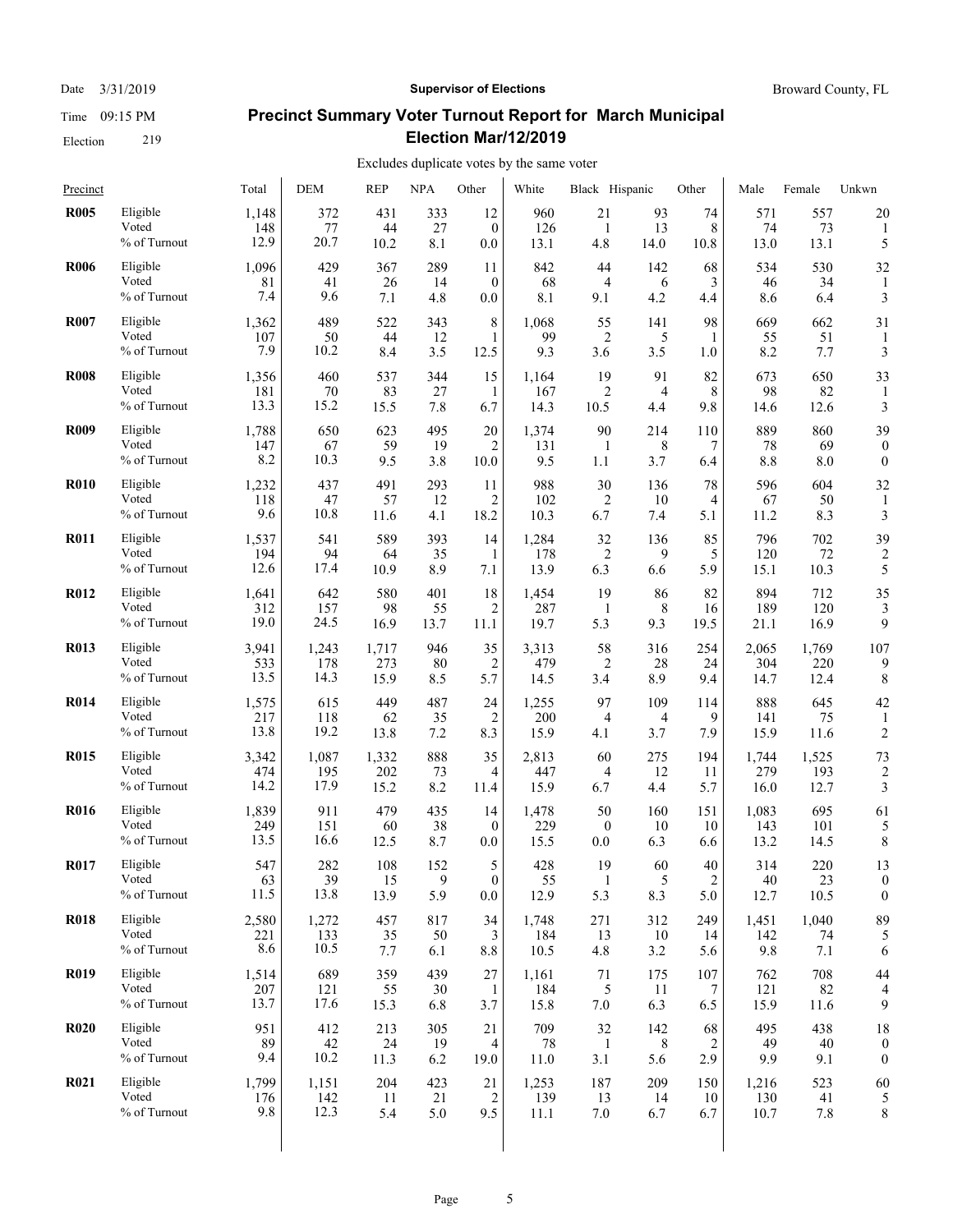#### Date  $3/31/2019$  **Supervisor of Elections** Broward County, FL

# **Precinct Summary Voter Turnout Report for March Municipal Election Mar/12/2019**

| Precinct    |                                   | Total                | DEM                | <b>REP</b>        | <b>NPA</b>       | Other                     | White                | Black Hispanic                |                           | Other           | Male              | Female             | Unkwn            |
|-------------|-----------------------------------|----------------------|--------------------|-------------------|------------------|---------------------------|----------------------|-------------------------------|---------------------------|-----------------|-------------------|--------------------|------------------|
| <b>R022</b> | Eligible                          | 1,468                | 991                | 158               | 311              | 8                         | 562                  | 620                           | 155                       | 131             | 799               | 617                | 52               |
|             | Voted                             | 76                   | 52                 | 12                | 12               | $\theta$                  | 53                   | 13                            | 6                         | 4               | 44                | 29                 | 3                |
|             | % of Turnout                      | 5.2                  | 5.2                | 7.6               | 3.9              | 0.0                       | 9.4                  | 2.1                           | 3.9                       | 3.1             | 5.5               | 4.7                | 6                |
| <b>R023</b> | Eligible                          | 1,569                | 1,266              | 46                | 256              | $\mathbf{1}$              | 85                   | 1,306                         | 57                        | 121             | 574               | 927                | 68               |
|             | Voted                             | 71                   | 68                 | 2                 | 1                | $\theta$                  | 5                    | 63                            | 2                         | 1               | 20                | 51                 | $\boldsymbol{0}$ |
|             | % of Turnout                      | 4.5                  | 5.4                | 4.3               | 0.4              | 0.0                       | 5.9                  | 4.8                           | 3.5                       | 0.8             | 3.5               | 5.5                | $\mathbf{0}$     |
| <b>R024</b> | Eligible<br>Voted<br>% of Turnout | 1,220<br>53<br>4.3   | 1,007<br>49<br>4.9 | 37<br>2<br>5.4    | 175<br>2<br>1.1  | 1<br>$\theta$<br>0.0      | 51<br>3<br>5.9       | 1,055<br>48<br>4.5            | 40<br>$\mathbf{0}$<br>0.0 | 74<br>2<br>2.7  | 487<br>23<br>4.7  | 697<br>29<br>4.2   | 36<br>3          |
| <b>R025</b> | Eligible                          | 2,146                | 1,777              | 72                | 289              | 8                         | 153                  | 1,769                         | 63                        | 161             | 898               | 1,158              | 90               |
|             | Voted                             | 111                  | 103                | 3                 | 5                | $\mathbf{0}$              | 12                   | 89                            | 2                         | 8               | 42                | 65                 | 4                |
|             | % of Turnout                      | 5.2                  | 5.8                | 4.2               | 1.7              | 0.0                       | 7.8                  | 5.0                           | 3.2                       | 5.0             | 4.7               | 5.6                | 4                |
| <b>R026</b> | Eligible                          | 2,065                | 1,683              | 63                | 316              | 3                         | 88                   | 1,777                         | 43                        | 157             | 827               | 1,157              | 81               |
|             | Voted                             | 91                   | 87                 | 1                 | 3                | $\mathbf{0}$              | 4                    | 86                            | $\boldsymbol{0}$          | 1               | 27                | 64                 | $\boldsymbol{0}$ |
|             | % of Turnout                      | 4.4                  | 5.2                | 1.6               | 0.9              | 0.0                       | 4.5                  | 4.8                           | 0.0                       | 0.6             | 3.3               | 5.5                | $\boldsymbol{0}$ |
| <b>R027</b> | Eligible                          | 1,944                | 1,360              | 170               | 396              | 18                        | 538                  | 1,032                         | 195                       | 179             | 991               | 856                | 97               |
|             | Voted                             | 85                   | 65                 | 12                | 8                | $\theta$                  | 44                   | 21                            | 14                        | 6               | 47                | 33                 | 5                |
|             | % of Turnout                      | 4.4                  | 4.8                | 7.1               | 2.0              | 0.0                       | 8.2                  | 2.0                           | 7.2                       | 3.4             | 4.7               | 3.9                | 5                |
| <b>R028</b> | Eligible                          | 2,138                | 1,838              | 51                | 246              | 3                         | 35                   | 1,945                         | 28                        | 130             | 766               | 1,310              | 62               |
|             | Voted                             | 163                  | 154                | 4                 | 5                | $\theta$                  | 3                    | 155                           | $\boldsymbol{0}$          | 5               | 52                | 110                | 1                |
|             | % of Turnout                      | 7.6                  | 8.4                | 7.8               | 2.0              | 0.0                       | 8.6                  | 8.0                           | 0.0                       | 3.8             | 6.8               | 8.4                | 2                |
| <b>R029</b> | Eligible                          | 1,324                | 1,103              | 34                | 183              | $\overline{4}$            | 39                   | 1,170                         | 23                        | 92              | 490               | 776                | 58               |
|             | Voted                             | 86                   | 82                 | -1                | 1                | $\overline{2}$            | 1                    | 80                            | 1                         | $\overline{4}$  | 27                | 59                 | $\boldsymbol{0}$ |
|             | % of Turnout                      | 6.5                  | 7.4                | 2.9               | 0.5              | 50.0                      | 2.6                  | 6.8                           | 4.3                       | 4.3             | 5.5               | 7.6                | $\mathbf{0}$     |
| <b>R030</b> | Eligible<br>Voted<br>% of Turnout | 2,398<br>102<br>4.3  | 1.994<br>97<br>4.9 | 59<br>2<br>3.4    | 336<br>3<br>0.9  | 9<br>$\theta$<br>0.0      | 57<br>1<br>1.8       | 2,115<br>98<br>4.6            | 64<br>2<br>3.1            | 162<br>1<br>0.6 | 812<br>30<br>3.7  | 1,500<br>71<br>4.7 | 86<br>1          |
| <b>R031</b> | Eligible<br>Voted<br>% of Turnout | 2,003<br>99<br>4.9   | 1,229<br>64<br>5.2 | 232<br>17<br>7.3  | 526<br>18<br>3.4 | 16<br>$\mathbf{0}$<br>0.0 | 751<br>58<br>7.7     | 785<br>24<br>3.1              | 288<br>11<br>3.8          | 179<br>6<br>3.4 | 947<br>57<br>6.0  | 985<br>41<br>4.2   | 71<br>1          |
| <b>R032</b> | Eligible                          | 4,445                | 1,639              | 1,360             | 1,376            | 70                        | 3,398                | 242                           | 447                       | 358             | 2,312             | 2,010              | 123              |
|             | Voted                             | 502                  | 230                | 179               | 86               | 7                         | 442                  | 14                            | 27                        | 19              | 259               | 237                | 6                |
|             | % of Turnout                      | 11.3                 | 14.0               | 13.2              | 6.3              | 10.0                      | 13.0                 | 5.8                           | 6.0                       | 5.3             | 11.2              | 11.8               | 5                |
| <b>R033</b> | Eligible                          | 1,872                | 1,279              | 161               | 417              | 15                        | 452                  | 1,075                         | 173                       | 172             | 848               | 961                | 63               |
|             | Voted                             | 73                   | 56                 | 8                 | 9                | $\theta$                  | 32                   | 33                            | 3                         | 5               | 41                | 31                 | 1                |
|             | % of Turnout                      | 3.9                  | 4.4                | 5.0               | 2.2              | 0.0                       | 7.1                  | 3.1                           | 1.7                       | 2.9             | 4.8               | 3.2                | 2                |
| <b>R034</b> | Eligible                          | 3,143                | 1,343              | 817               | 944              | 39                        | 2,553                | 111                           | 281                       | 198             | 1,629             | 1,438              | 76               |
|             | Voted                             | 458                  | 258                | 108               | 89               | 3                         | 401                  | 10                            | 22                        | 25              | 246               | 208                | 4                |
|             | % of Turnout                      | 14.6                 | 19.2               | 13.2              | 9.4              | 7.7                       | 15.7                 | 9.0                           | 7.8                       | 12.6            | 15.1              | 14.5               | 5                |
| <b>R035</b> | Eligible                          | 1,432                | 504                | 455               | 447              | 26                        | 1,183                | 35                            | 116                       | 98              | 769               | 629                | 34               |
|             | Voted                             | 195                  | 72                 | 68                | 52               | 3                         | 169                  | 1                             | 11                        | 14              | 110               | 82                 | 3                |
|             | % of Turnout                      | 13.6                 | 14.3               | 14.9              | 11.6             | 11.5                      | 14.3                 | 2.9                           | 9.5                       | 14.3            | 14.3              | 13.0               | 9                |
| <b>R036</b> | Eligible<br>Voted<br>% of Turnout | 1,426<br>180<br>12.6 | 403<br>58<br>14.4  | 611<br>92<br>15.1 | 399<br>29<br>7.3 | 13<br>1<br>7.7            | 1,226<br>168<br>13.7 | 17<br>$\boldsymbol{0}$<br>0.0 | 101<br>6<br>5.9           | 82<br>6<br>7.3  | 753<br>98<br>13.0 | 647<br>79<br>12.2  | 26<br>12         |
| <b>R037</b> | Eligible                          | 1,414                | 406                | 638               | 360              | 10                        | 1,247                | 9                             | 70                        | 88              | 706               | 666                | 42               |
|             | Voted                             | 230                  | 97                 | 94                | 39               | $\mathbf{0}$              | 209                  | 1                             | 7                         | 13              | 127               | 98                 | 5                |
|             | % of Turnout                      | 16.3                 | 23.9               | 14.7              | 10.8             | $0.0\,$                   | 16.8                 | 11.1                          | 10.0                      | 14.8            | 18.0              | 14.7               | 12               |
| <b>R038</b> | Eligible                          | 546                  | 129                | 278               | 133              | 6                         | 460                  | 12                            | 35                        | 39              | 273               | 260                | 13               |
|             | Voted                             | 75                   | 29                 | 35                | 11               | $\mathbf{0}$              | 71                   | $\mathbf{0}$                  | 2                         | 2               | $40\,$            | 35                 | $\boldsymbol{0}$ |
|             | % of Turnout                      | 13.7                 | 22.5               | 12.6              | 8.3              | $0.0\,$                   | 15.4                 | 0.0                           | 5.7                       | 5.1             | 14.7              | 13.5               | $\boldsymbol{0}$ |
|             |                                   |                      |                    |                   |                  |                           |                      |                               |                           |                 |                   |                    |                  |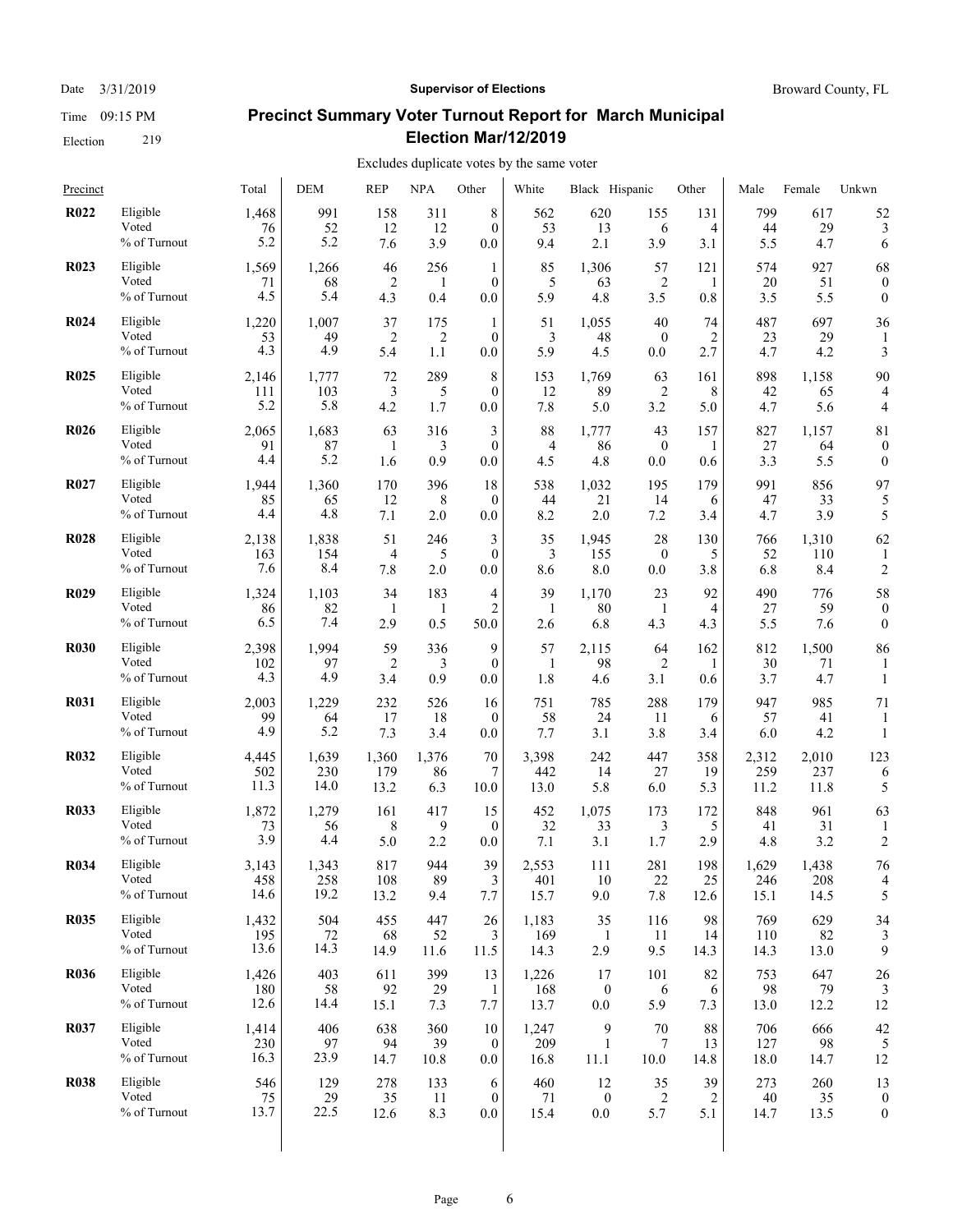Time 09:15 PM

# Election 219

#### Date  $3/31/2019$  **Supervisor of Elections** Broward County, FL

# **Precinct Summary Voter Turnout Report for March Municipal Election Mar/12/2019**

| Precinct    |                                   | Total               | <b>DEM</b>         | <b>REP</b>        | NPA              | Other                       | White               | Black Hispanic   |                   | Other           | Male               | Female             | Unkwn                |
|-------------|-----------------------------------|---------------------|--------------------|-------------------|------------------|-----------------------------|---------------------|------------------|-------------------|-----------------|--------------------|--------------------|----------------------|
| <b>R039</b> | Eligible                          | 2,064               | 597                | 867               | 568              | 32                          | 1,808               | 29               | 112               | 115             | 1,025              | 1,007              | 32                   |
|             | Voted                             | 372                 | 127                | 163               | 77               | 5                           | 341                 | 5                | 10                | 16              | 187                | 181                | $\overline{4}$       |
|             | % of Turnout                      | 18.0                | 21.3               | 18.8              | 13.6             | 15.6                        | 18.9                | 17.2             | 8.9               | 13.9            | 18.2               | 18.0               | 13                   |
| <b>R040</b> | Eligible                          | 3,761               | 1,029              | 1,598             | 1,076            | 58                          | 3,158               | 74               | 307               | 222             | 1,891              | 1,762              | 108                  |
|             | Voted                             | 497                 | 146                | 276               | 68               | 7                           | 467                 | 3                | 18                | 9               | 256                | 234                | 7                    |
|             | % of Turnout                      | 13.2                | 14.2               | 17.3              | 6.3              | 12.1                        | 14.8                | 4.1              | 5.9               | 4.1             | 13.5               | 13.3               | 6                    |
| <b>R041</b> | Eligible                          | 1,489               | 730                | 307               | 431              | 21                          | 1,063               | 164              | 161               | 101             | 798                | 655                | 36                   |
|             | Voted                             | 192                 | 127                | 25                | 40               | $\mathbf{0}$                | 156                 | 14               | 17                | 5               | 111                | 78                 | 3                    |
|             | $\%$ of Turnout                   | 12.9                | 17.4               | 8.1               | 9.3              | 0.0                         | 14.7                | 8.5              | 10.6              | 5.0             | 13.9               | 11.9               | 8                    |
| <b>R042</b> | Eligible<br>Voted<br>% of Turnout | 807<br>120<br>14.9  | 311<br>54<br>17.4  | 284<br>46<br>16.2 | 203<br>18<br>8.9 | 9<br>$\overline{2}$<br>22.2 | 678<br>110<br>16.2  | 15<br>-1<br>6.7  | 63<br>3<br>4.8    | 51<br>6<br>11.8 | 402<br>58<br>14.4  | 377<br>61<br>16.2  | 28<br>4              |
| <b>R043</b> | Eligible                          | 2,288               | 908                | 695               | 657              | 28                          | 1,783               | 105              | 229               | 171             | 1,132              | 1,088              | 68                   |
|             | Voted                             | 267                 | 134                | 86                | 46               | 1                           | 242                 | 7                | 9                 | 9               | 123                | 142                | $\overline{2}$       |
|             | % of Turnout                      | 11.7                | 14.8               | 12.4              | 7.0              | 3.6                         | 13.6                | 6.7              | 3.9               | 5.3             | 10.9               | 13.1               | 3                    |
| <b>R044</b> | Eligible                          | 385                 | 189                | 80                | 107              | 9                           | 245                 | 60               | 43                | 37              | 202                | 168                | 15                   |
|             | Voted                             | 24                  | 13                 | $\overline{4}$    | 6                | 1                           | 17                  | 3                | 2                 | 2               | 14                 | 10                 | $\boldsymbol{0}$     |
|             | % of Turnout                      | 6.2                 | 6.9                | 5.0               | 5.6              | 11.1                        | 6.9                 | 5.0              | 4.7               | 5.4             | 6.9                | 6.0                | $\mathbf{0}$         |
| <b>R045</b> | Eligible                          | 1,631               | 704                | 414               | 500              | 13                          | 1,182               | 118              | 213               | 118             | 808                | 776                | 47                   |
|             | Voted                             | 157                 | 87                 | 44                | 26               | $\mathbf{0}$                | 129                 | 3                | 20                | 5               | 82                 | 74                 | 1                    |
|             | % of Turnout                      | 9.6                 | 12.4               | 10.6              | 5.2              | $_{0.0}$                    | 10.9                | 2.5              | 9.4               | 4.2             | 10.1               | 9.5                | 2                    |
| <b>R046</b> | Eligible                          | 2,647               | 952                | 899               | 761              | 35                          | 2,193               | 53               | 224               | 177             | 1,406              | 1,168              | 73                   |
|             | Voted                             | 321                 | 170                | 98                | 52               | -1                          | 291                 | 7                | 11                | 12              | 187                | 129                | 5                    |
|             | % of Turnout                      | 12.1                | 17.9               | 10.9              | 6.8              | 2.9                         | 13.3                | 13.2             | 4.9               | 6.8             | 13.3               | 11.0               | 7                    |
| <b>R047</b> | Eligible                          | 1,920               | 869                | 442               | 583              | 26                          | 1,233               | 135              | 395               | 157             | 948                | 908                | 64                   |
|             | Voted                             | 134                 | 76                 | 33                | 25               | $\theta$                    | 109                 | 3                | 11                | 11              | 63                 | 68                 | 3                    |
|             | % of Turnout                      | 7.0                 | 8.7                | 7.5               | 4.3              | 0.0                         | 8.8                 | 2.2              | 2.8               | 7.0             | 6.6                | 7.5                | 5                    |
| <b>R048</b> | Eligible                          | 1,727               | 764                | 397               | 559              | 7                           | 799                 | 257              | 492               | 179             | 843                | 811                | 73                   |
|             | Voted                             | 73                  | 35                 | 23                | 14               | 1                           | 56                  | 3                | 5                 | 9               | 33                 | 40                 | $\boldsymbol{0}$     |
|             | % of Turnout                      | 4.2                 | 4.6                | 5.8               | 2.5              | 14.3                        | 7.0                 | 1.2              | 1.0               | 5.0             | 3.9                | 4.9                | $\theta$             |
| <b>R049</b> | Eligible                          | 1,946               | 817                | 527               | 588              | 14                          | 1,246               | 101              | 453               | 146             | 984                | 917                | 45                   |
|             | Voted                             | 164                 | 77                 | 57                | 30               | $\mathbf{0}$                | 127                 | 4                | 19                | 14              | 87                 | 75                 | $\overline{c}$       |
|             | % of Turnout                      | 8.4                 | 9.4                | 10.8              | 5.1              | 0.0                         | 10.2                | 4.0              | 4.2               | 9.6             | $8.8\,$            | 8.2                | 4                    |
| <b>R050</b> | Eligible                          | 1,908               | 1,379              | 144               | 379              | 6                           | 252                 | 1,201            | 291               | 164             | 813                | 1,006              | 89                   |
|             | Voted                             | 82                  | 59                 | 15                | 8                | $\theta$                    | 20                  | 53               | 5                 | 4               | 38                 | 41                 | 3                    |
|             | % of Turnout                      | 4.3                 | 4.3                | 10.4              | 2.1              | 0.0                         | 7.9                 | 4.4              | 1.7               | 2.4             | 4.7                | 4.1                | 3                    |
| <b>R051</b> | Eligible                          | 1,314               | 1,063              | 38                | 210              | 3                           | 45                  | 1,109            | 48                | 112             | 564                | 701                | 49                   |
|             | Voted                             | 53                  | 51                 | $\overline{2}$    | $\boldsymbol{0}$ | $\Omega$                    | $\mathbf{0}$        | 49               | 3                 | $\mathbf{1}$    | 16                 | 36                 | 1                    |
|             | % of Turnout                      | 4.0                 | 4.8                | 5.3               | 0.0              | 0.0                         | 0.0                 | 4.4              | 6.3               | 0.9             | 2.8                | 5.1                | 2                    |
| <b>R052</b> | Eligible                          | 1,247               | 638                | 262               | 329              | 18                          | 650                 | 287              | 218               | 92              | 581                | 626                | 40                   |
|             | Voted                             | 60                  | 31                 | 24                | 3                | 2                           | 52                  | 4                | 3                 | 1               | 30                 | 30                 | 0                    |
|             | % of Turnout                      | 4.8                 | 4.9                | 9.2               | 0.9              | 11.1                        | 8.0                 | 1.4              | 1.4               | 1.1             | 5.2                | 4.8                | $\boldsymbol{0}$     |
| <b>R053</b> | Eligible<br>Voted<br>% of Turnout | 2,446<br>192<br>7.8 | 915<br>102<br>11.1 | 846<br>65<br>7.7  | 663<br>25<br>3.8 | 22<br>$\mathbf{0}$<br>0.0   | 1,611<br>147<br>9.1 | 275<br>18<br>6.5 | 370<br>-18<br>4.9 | 190<br>9<br>4.7 | 1,168<br>94<br>8.0 | 1,212<br>97<br>8.0 | 66<br>$\overline{c}$ |
| <b>R054</b> | Eligible                          | 1,118               | 439                | 320               | 347              | 12                          | 833                 | 62               | 130               | 93              | 546                | 543                | 29                   |
|             | Voted                             | 120                 | 55                 | 52                | 13               | $\mathbf{0}$                | 112                 | -1               | 5                 | 2               | 57                 | 61                 | $\overline{2}$       |
|             | % of Turnout                      | 10.7                | 12.5               | 16.3              | 3.7              | 0.0                         | 13.4                | 1.6              | 3.8               | 2.2             | 10.4               | 11.2               | 7                    |
| <b>R055</b> | Eligible                          | 1,066               | 326                | 378               | 353              | 9                           | 919                 | 16               | 67                | 64              | 628                | 413                | 25                   |
|             | Voted                             | 167                 | 69                 | 50                | 46               | $\overline{c}$              | 154                 | $\mathbf{1}$     | 6                 | 6               | 99                 | 65                 | 3                    |
|             | % of Turnout                      | 15.7                | 21.2               | 13.2              | 13.0             | 22.2                        | 16.8                | 6.3              | 9.0               | 9.4             | 15.8               | 15.7               | 12                   |
|             |                                   |                     |                    |                   |                  |                             |                     |                  |                   |                 |                    |                    |                      |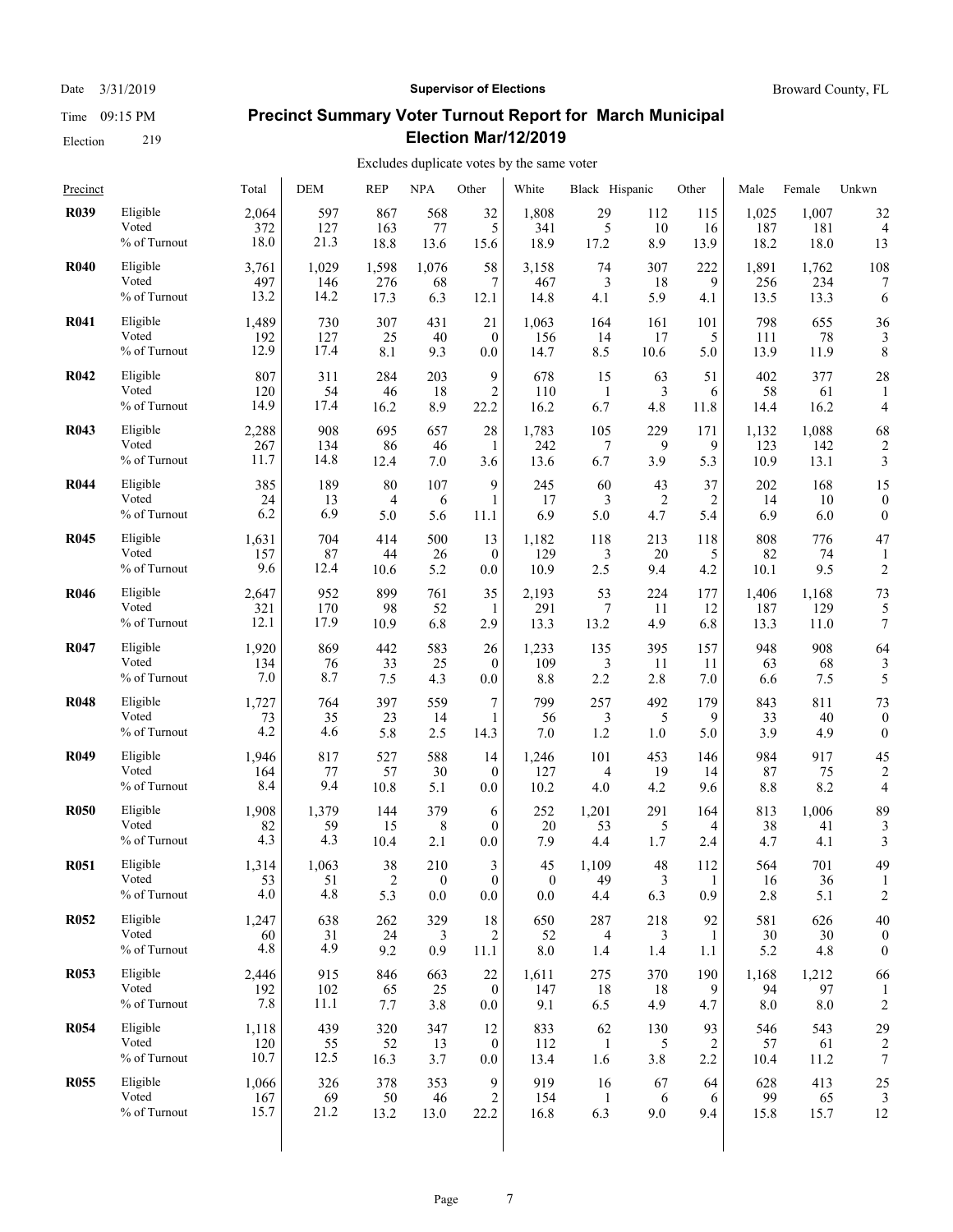#### Date  $3/31/2019$  **Supervisor of Elections** Broward County, FL

# **Precinct Summary Voter Turnout Report for March Municipal Election Mar/12/2019**

| Precinct    |                                   | Total               | DEM               | <b>REP</b>       | NPA              | Other                         | White              | Black Hispanic        |                 | Other            | Male               | Female           | Unkwn                |
|-------------|-----------------------------------|---------------------|-------------------|------------------|------------------|-------------------------------|--------------------|-----------------------|-----------------|------------------|--------------------|------------------|----------------------|
| <b>R056</b> | Eligible                          | 1,026               | 765               | 45               | 210              | 6                             | 166                | 698                   | 65              | 97               | 466                | 498              | 62                   |
|             | Voted                             | 39                  | 32                | $\overline{2}$   | $\overline{4}$   | 1                             | 18                 | 15                    | 4               | 2                | 18                 | 20               | 1                    |
|             | % of Turnout                      | 3.8                 | 4.2               | 4.4              | 1.9              | 16.7                          | 10.8               | 2.1                   | 6.2             | 2.1              | 3.9                | 4.0              | $\overline{c}$       |
| <b>R057</b> | Eligible                          | 998                 | 639               | 108              | 238              | 13                            | 497                | 273                   | 132             | 96               | 601                | 354              | 43                   |
|             | Voted                             | 63                  | 47                | 4                | 10               | 2                             | 39                 | 11                    | 8               | 5                | 46                 | 15               | $\overline{c}$       |
|             | % of Turnout                      | 6.3                 | 7.4               | 3.7              | 4.2              | 15.4                          | 7.8                | 4.0                   | 6.1             | 5.2              | 7.7                | 4.2              | 5                    |
| <b>R058</b> | Eligible                          | 1,178               | 522               | 287              | 351              | 18                            | 879                | 87                    | 124             | 88               | 602                | 551              | 25                   |
|             | Voted                             | 126                 | 68                | 30               | 26               | 2                             | 107                | 3                     | 10              | 6                | 64                 | 62               | $\boldsymbol{0}$     |
|             | $\%$ of Turnout                   | 10.7                | 13.0              | 10.5             | 7.4              | 11.1                          | 12.2               | 3.4                   | 8.1             | 6.8              | 10.6               | 11.3             | $\mathbf{0}$         |
| <b>R059</b> | Eligible                          | 1,149               | 437               | 367              | 338              | 7                             | 988                | 24                    | 82              | 55               | 531                | 580              | 38                   |
|             | Voted                             | 203                 | 95                | 71               | 36               | 1                             | 185                | -1                    | 8               | 9                | 91                 | 110              | 2                    |
|             | % of Turnout                      | 17.7                | 21.7              | 19.3             | 10.7             | 14.3                          | 18.7               | 4.2                   | 9.8             | 16.4             | 17.1               | 19.0             | 5                    |
| <b>R060</b> | Eligible<br>Voted<br>% of Turnout | 1,993<br>115<br>5.8 | 866<br>65<br>7.5  | 426<br>21<br>4.9 | 669<br>29<br>4.3 | 32<br>$\mathbf{0}$<br>0.0     | 1,389<br>87<br>6.3 | 183<br>9<br>4.9       | 247<br>8<br>3.2 | 174<br>11<br>6.3 | 1,065<br>70<br>6.6 | 869<br>44<br>5.1 | 59<br>$\overline{c}$ |
| <b>R061</b> | Eligible                          | 974                 | 368               | 266              | 333              | 7                             | 689                | 67                    | 140             | 78               | 462                | 476              | 36                   |
|             | Voted                             | 89                  | 33                | 36               | 20               | $\mathbf{0}$                  | 75                 | 3                     | 7               | 4                | 52                 | 35               | $\overline{2}$       |
|             | % of Turnout                      | 9.1                 | 9.0               | 13.5             | 6.0              | 0.0                           | 10.9               | 4.5                   | 5.0             | 5.1              | 11.3               | 7.4              | 6                    |
| <b>R062</b> | Eligible                          | 960                 | 773               | 40               | 146              | 1                             | 22                 | 842                   | 27              | 69               | 370                | 565              | 25                   |
|             | Voted                             | 52                  | 48                | $\overline{2}$   | 2                | $\mathbf{0}$                  | $\overline{2}$     | 48                    | 1               | 1                | 16                 | 36               | $\boldsymbol{0}$     |
|             | % of Turnout                      | 5.4                 | 6.2               | 5.0              | 1.4              | 0.0                           | 9.1                | 5.7                   | 3.7             | 1.4              | 4.3                | 6.4              | $\mathbf{0}$         |
| <b>R063</b> | Eligible                          | 4,921               | 3,774             | 239              | 891              | 17                            | 327                | 3,823                 | 275             | 496              | 2,107              | 2,606            | 208                  |
|             | Voted                             | 204                 | 174               | 15               | 15               | $\mathbf{0}$                  | 29                 | 159                   | 5               | 11               | 71                 | 130              | 3                    |
|             | % of Turnout                      | 4.1                 | 4.6               | 6.3              | 1.7              | 0.0                           | 8.9                | 4.2                   | 1.8             | 2.2              | 3.4                | 5.0              | 1                    |
| <b>R064</b> | Eligible<br>Voted<br>% of Turnout | 1,199<br>50<br>4.2  | 826<br>36<br>4.4  | 114<br>8<br>7.0  | 252<br>6<br>2.4  | $\tau$<br>$\mathbf{0}$<br>0.0 | 190<br>16<br>8.4   | 702<br>24<br>3.4      | 223<br>7<br>3.1 | 84<br>3<br>3.6   | 536<br>23<br>4.3   | 617<br>26<br>4.2 | 46<br>$\overline{2}$ |
| <b>R065</b> | Eligible<br>Voted<br>% of Turnout | 646<br>52<br>8.0    | 213<br>25<br>11.7 | 206<br>15<br>7.3 | 217<br>12<br>5.5 | 10<br>$\theta$<br>0.0         | 467<br>46<br>9.9   | 39<br>$\bf{0}$<br>0.0 | 91<br>3<br>3.3  | 49<br>3<br>6.1   | 321<br>29<br>9.0   | 301<br>22<br>7.3 | 24<br>4              |
| <b>R066</b> | Eligible                          | 846                 | 328               | 260              | 248              | 10                            | 533                | 53                    | 173             | 87               | 410                | 405              | 31                   |
|             | Voted                             | 66                  | 40                | 16               | 9                | 1                             | 44                 | 8                     | 10              | 4                | 32                 | 34               | $\theta$             |
|             | % of Turnout                      | 7.8                 | 12.2              | 6.2              | 3.6              | 10.0                          | 8.3                | 15.1                  | 5.8             | 4.6              | 7.8                | 8.4              | $\boldsymbol{0}$     |
| <b>R067</b> | Eligible                          | 1,498               | 654               | 406              | 418              | 20                            | 890                | 101                   | 345             | 162              | 696                | 738              | 64                   |
|             | Voted                             | 100                 | 56                | 29               | 15               | $\theta$                      | 86                 | $\bf{0}$              | 10              | 4                | 42                 | 55               | 3                    |
|             | % of Turnout                      | 6.7                 | 8.6               | 7.1              | 3.6              | 0.0                           | 9.7                | 0.0                   | 2.9             | 2.5              | 6.0                | 7.5              | 5                    |
| <b>R068</b> | Eligible                          | 1,171               | 437               | 405              | 315              | 14                            | 962                | 19                    | 123             | 67               | 611                | 530              | 30                   |
|             | Voted                             | 159                 | 72                | 51               | 32               | 4                             | 148                | $\mathbf{0}$          | 8               | 3                | 79                 | 78               | 2                    |
|             | % of Turnout                      | 13.6                | 16.5              | 12.6             | 10.2             | 28.6                          | 15.4               | 0.0                   | 6.5             | 4.5              | 12.9               | 14.7             | 7                    |
| <b>R069</b> | Eligible                          | 2,369               | 2,005             | 56               | 307              | 1                             | 34                 | 2,158                 | 53              | 124              | 902                | 1,396            | 71                   |
|             | Voted                             | 144                 | 136               | 5                | 3                | $\mathbf{0}$                  | 1                  | 139                   | 1               | 3                | 45                 | 98               | 1                    |
|             | % of Turnout                      | 6.1                 | 6.8               | 8.9              | 1.0              | 0.0                           | 2.9                | 6.4                   | 1.9             | 2.4              | 5.0                | 7.0              | 1                    |
| <b>V001</b> | Eligible                          | 1,213               | 407               | 394              | 407              | 5                             | 830                | 26                    | 254             | 103              | 568                | 597              | 48                   |
|             | Voted                             | 115                 | 41                | 41               | 32               | 1                             | 90                 | -1                    | 14              | 10               | 56                 | 55               | 4                    |
|             | % of Turnout                      | 9.5                 | 10.1              | 10.4             | 7.9              | 20.0                          | 10.8               | 3.8                   | 5.5             | 9.7              | 9.9                | 9.2              | 8                    |
| <b>V002</b> | Eligible                          | 4,252               | 1,495             | 1,317            | 1,380            | 60                            | 2,951              | 132                   | 872             | 297              | 1,897              | 2,223            | 132                  |
|             | Voted                             | 517                 | 225               | 178              | 106              | 8                             | 416                | 16                    | 69              | 16               | 246                | 267              | 4                    |
|             | % of Turnout                      | 12.2                | 15.1              | 13.5             | 7.7              | 13.3                          | 14.1               | 12.1                  | 7.9             | 5.4              | 13.0               | 12.0             | 3                    |
| <b>V003</b> | Eligible                          | 1,825               | 892               | 367              | 554              | 12                            | 1,149              | 169                   | 360             | 147              | 838                | 932              | 55                   |
|             | Voted                             | 212                 | 121               | 53               | 37               | $\mathbf{1}$                  | 185                | 9                     | 12              | 6                | 98                 | 112              | $\overline{2}$       |
|             | % of Turnout                      | 11.6                | 13.6              | 14.4             | 6.7              | 8.3                           | 16.1               | 5.3                   | 3.3             | 4.1              | 11.7               | 12.0             | 4                    |
|             |                                   |                     |                   |                  |                  |                               |                    |                       |                 |                  |                    |                  |                      |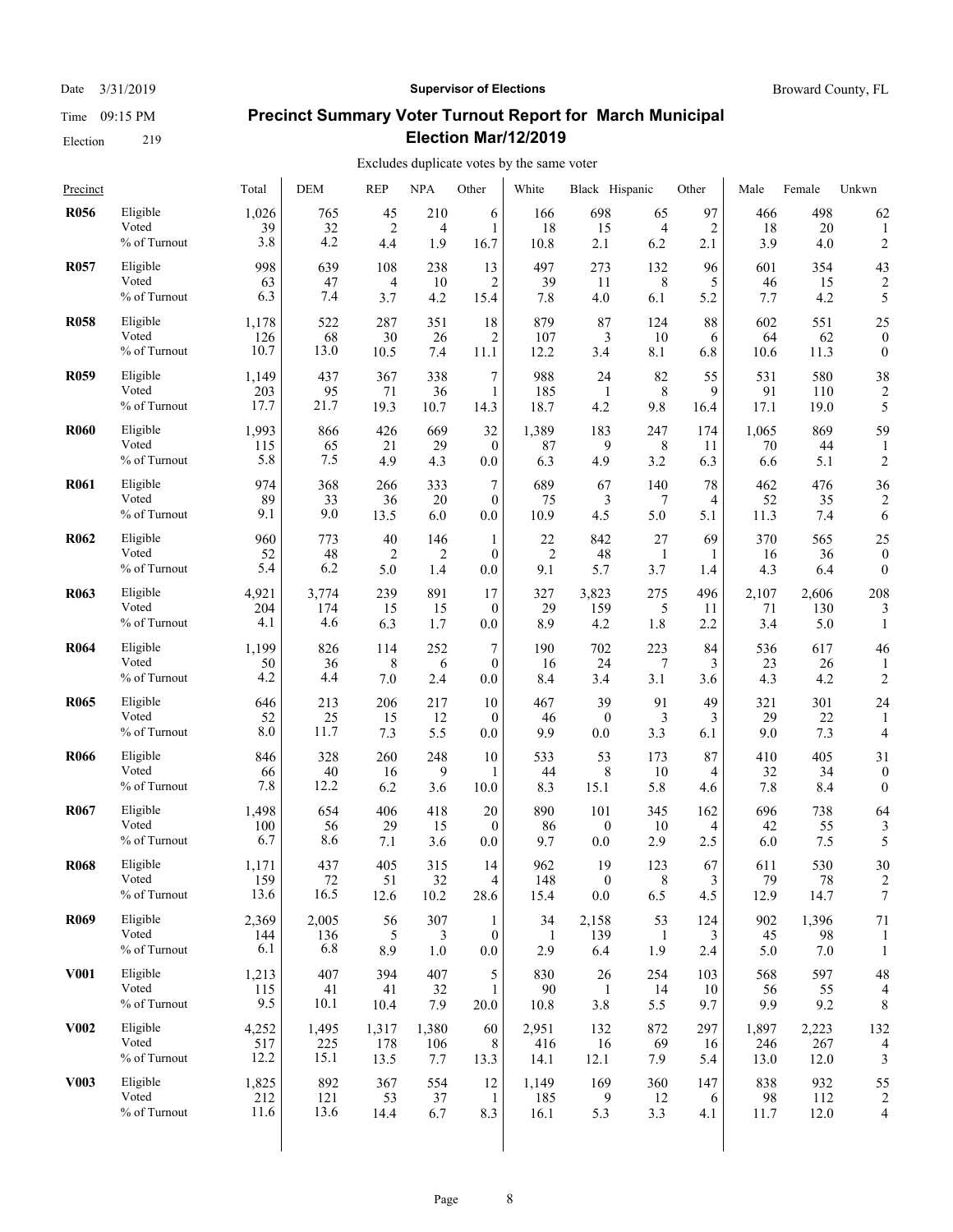#### Date  $3/31/2019$  **Supervisor of Elections** Broward County, FL

# **Precinct Summary Voter Turnout Report for March Municipal Election Mar/12/2019**

| Precinct          |              | Total | DEM   | <b>REP</b> | <b>NPA</b> | Other          | White | Black Hispanic |       | Other        | Male  | Female | Unkwn            |
|-------------------|--------------|-------|-------|------------|------------|----------------|-------|----------------|-------|--------------|-------|--------|------------------|
| <b>V004</b>       | Eligible     | 1,577 | 793   | 269        | 501        | 14             | 753   | 325            | 354   | 145          | 756   | 755    | 66               |
|                   | Voted        | 66    | 39    | 17         | 10         | $\mathbf{0}$   | 45    | 4              | 9     | 8            | 32    | 33     | 1                |
|                   | % of Turnout | 4.2   | 4.9   | 6.3        | 2.0        | 0.0            | 6.0   | 1.2            | 2.5   | 5.5          | 4.2   | 4.4    | 2                |
| <b>V005</b>       | Eligible     | 1,237 | 516   | 337        | 375        | 9              | 951   | 19             | 182   | 85           | 584   | 618    | 35               |
|                   | Voted        | 241   | 120   | 72         | 44         | 5              | 204   | $\overline{2}$ | 22    | 13           | 111   | 127    | 3                |
|                   | % of Turnout | 19.5  | 23.3  | 21.4       | 11.7       | 55.6           | 21.5  | 10.5           | 12.1  | 15.3         | 19.0  | 20.6   | 9                |
| <b>V006</b>       | Eligible     | 1,331 | 621   | 293        | 405        | 12             | 808   | 92             | 311   | 120          | 619   | 658    | 54               |
|                   | Voted        | 167   | 93    | 44         | 29         | 1              | 134   | 7              | 20    | 6            | 86    | 79     | 2                |
|                   | % of Turnout | 12.5  | 15.0  | 15.0       | 7.2        | 8.3            | 16.6  | 7.6            | 6.4   | 5.0          | 13.9  | 12.0   | 4                |
| <b>V007</b>       | Eligible     | 2,277 | 988   | 598        | 674        | 17             | 1,663 | 64             | 349   | 201          | 1,087 | 1,114  | 76               |
|                   | Voted        | 498   | 257   | 137        | 103        | 1              | 423   | 9              | 40    | 26           | 241   | 249    | 8                |
|                   | % of Turnout | 21.9  | 26.0  | 22.9       | 15.3       | 5.9            | 25.4  | 14.1           | 11.5  | 12.9         | 22.2  | 22.4   | 11               |
| <b>V008</b>       | Eligible     | 985   | 800   | 37         | 146        | $\overline{c}$ | 26    | 783            | 96    | 80           | 358   | 595    | 32               |
|                   | Voted        | 62    | 60    | 1          | -1         | $\mathbf{0}$   | 4     | 53             | 3     | 2            | 21    | 40     | 1                |
|                   | % of Turnout | 6.3   | 7.5   | 2.7        | 0.7        | 0.0            | 15.4  | 6.8            | 3.1   | 2.5          | 5.9   | 6.7    | 3                |
| V <sub>009</sub>  | Eligible     | 2,009 | 1,033 | 255        | 693        | 28             | 849   | 334            | 622   | 204          | 935   | 1,003  | 71               |
|                   | Voted        | 109   | 63    | 24         | 21         | 1              | 81    | 6              | 20    | 2            | 57    | 51     | 1                |
|                   | % of Turnout | 5.4   | 6.1   | 9.4        | 3.0        | 3.6            | 9.5   | 1.8            | 3.2   | 1.0          | 6.1   | 5.1    | $\mathbf{1}$     |
| <b>V010</b>       | Eligible     | 598   | 303   | 99         | 188        | 8              | 312   | 88             | 145   | 53           | 271   | 314    | 13               |
|                   | Voted        | 58    | 25    | 14         | 16         | 3              | 50    | 3              | 5     | $\mathbf{0}$ | 32    | 26     | $\boldsymbol{0}$ |
|                   | % of Turnout | 9.7   | 8.3   | 14.1       | 8.5        | 37.5           | 16.0  | 3.4            | 3.4   | 0.0          | 11.8  | 8.3    | $\mathbf{0}$     |
| <b>V011</b>       | Eligible     | 1,920 | 1,407 | 110        | 398        | 5              | 174   | 1,280          | 301   | 165          | 738   | 1,098  | 84               |
|                   | Voted        | 99    | 86    | 3          | 10         | $\theta$       | 17    | 65             | 10    | 7            | 36    | 60     | 3                |
|                   | % of Turnout | 5.2   | 6.1   | 2.7        | 2.5        | 0.0            | 9.8   | 5.1            | 3.3   | 4.2          | 4.9   | 5.5    | 4                |
| <b>V012</b>       | Eligible     | 3,143 | 1,667 | 460        | 989        | 27             | 1,217 | 585            | 1,029 | 312          | 1,361 | 1,655  | 127              |
|                   | Voted        | 246   | 154   | 39         | 50         | 3              | 168   | 28             | 34    | 16           | 103   | 141    | 2                |
|                   | % of Turnout | 7.8   | 9.2   | 8.5        | 5.1        | 11.1           | 13.8  | 4.8            | 3.3   | 5.1          | 7.6   | 8.5    | $\overline{c}$   |
| <b>V013</b>       | Eligible     | 1,356 | 730   | 183        | 433        | 10             | 495   | 299            | 442   | 120          | 618   | 686    | 52               |
|                   | Voted        | 81    | 56    | 13         | 12         | $\overline{0}$ | 55    | 13             | 12    | 1            | 39    | 42     | $\overline{0}$   |
|                   | % of Turnout | 6.0   | 7.7   | 7.1        | 2.8        | 0.0            | 11.1  | 4.3            | 2.7   | 0.8          | 6.3   | 6.1    | $\theta$         |
| <b>V014</b>       | Eligible     | 1,560 | 739   | 343        | 474        | 4              | 568   | 228            | 607   | 157          | 678   | 826    | 56               |
|                   | Voted        | 134   | 62    | 51         | 19         | 2              | 90    | 10             | 27    | 7            | 58    | 75     | 1                |
|                   | % of Turnout | 8.6   | 8.4   | 14.9       | 4.0        | 50.0           | 15.8  | 4.4            | 4.4   | 4.5          | 8.6   | 9.1    | $\overline{c}$   |
| <b>V015</b>       | Eligible     | 1,535 | 818   | 327        | 379        | 11             | 976   | 117            | 351   | 91           | 568   | 913    | 54               |
|                   | Voted        | 152   | 94    | 40         | 18         | $\mathbf{0}$   | 122   | 8              | 17    | 5            | 65    | 85     | 2                |
|                   | % of Turnout | 9.9   | 11.5  | 12.2       | 4.7        | 0.0            | 12.5  | 6.8            | 4.8   | 5.5          | 11.4  | 9.3    | 4                |
| <b>V016</b>       | Eligible     | 1,935 | 915   | 398        | 602        | 20             | 1,060 | 221            | 510   | 144          | 941   | 941    | 53               |
|                   | Voted        | 265   | 134   | 76         | 54         | 1              | 208   | 10             | 36    | 11           | 128   | 134    | 3                |
|                   | % of Turnout | 13.7  | 14.6  | 19.1       | 9.0        | 5.0            | 19.6  | 4.5            | 7.1   | 7.6          | 13.6  | 14.2   | 6                |
| V017              | Eligible     | 763   | 408   | 105        | 240        | 10             | 256   | 195            | 244   | 68           | 343   | 394    | 26               |
|                   | Voted        | 34    | 23    | 8          | 3          | $\mathbf{0}$   | 18    | 9              | 3     | 4            | 15    | 19     | $\boldsymbol{0}$ |
|                   | % of Turnout | 4.5   | 5.6   | 7.6        | 1.3        | $0.0\,$        | 7.0   | 4.6            | 1.2   | 5.9          | 4.4   | 4.8    | $\boldsymbol{0}$ |
| <b>V018</b>       | Eligible     | 3,894 | 2,332 | 455        | 1,073      | 34             | 1,201 | 1,359          | 975   | 359          | 1,749 | 2,010  | 135              |
|                   | Voted        | 254   | 173   | 42         | 36         | 3              | 126   | 77             | 31    | 20           | 107   | 142    | 5                |
|                   | % of Turnout | 6.5   | 7.4   | 9.2        | 3.4        | $8.8\,$        | 10.5  | 5.7            | 3.2   | 5.6          | 6.1   | 7.1    | 4                |
| V <sub>0</sub> 19 | Eligible     | 1,507 | 993   | 127        | 383        | 4              | 231   | 826            | 332   | 118          | 610   | 840    | 57               |
|                   | Voted        | 93    | 75    | 9          | 9          | $\mathbf{0}$   | 23    | 58             | 12    | $\mathbf{0}$ | 41    | 49     | 3                |
|                   | % of Turnout | 6.2   | 7.6   | 7.1        | 2.3        | 0.0            | 10.0  | 7.0            | 3.6   | $0.0\,$      | 6.7   | 5.8    | 5                |
| <b>V020</b>       | Eligible     | 1,101 | 553   | 176        | 357        | 15             | 445   | 199            | 340   | 117          | 458   | 588    | 55               |
|                   | Voted        | 88    | 45    | 25         | 17         | -1             | 56    | $\tau$         | 22    | 3            | 41    | 47     | $\overline{0}$   |
|                   | % of Turnout | 8.0   | 8.1   | 14.2       | 4.8        | 6.7            | 12.6  | 3.5            | 6.5   | 2.6          | 9.0   | 8.0    | $\boldsymbol{0}$ |
|                   |              |       |       |            |            |                |       |                |       |              |       |        |                  |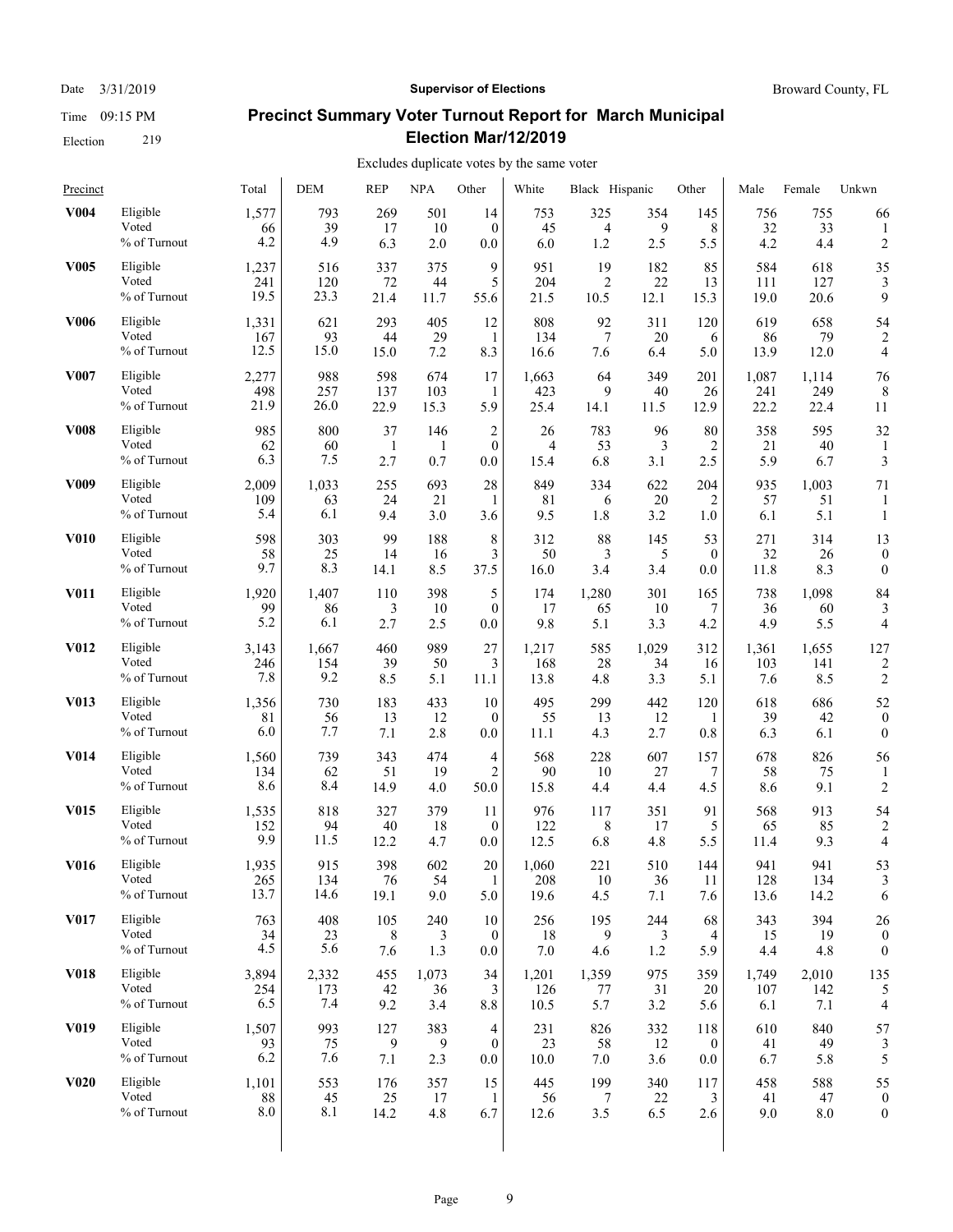#### Date  $3/31/2019$  **Supervisor of Elections** Broward County, FL

# **Precinct Summary Voter Turnout Report for March Municipal Election Mar/12/2019**

| Precinct          |                                   | Total                | DEM                  | <b>REP</b>        | <b>NPA</b>       | Other          | White                | Black Hispanic    |                  | Other            | Male               | Female               | Unkwn                |
|-------------------|-----------------------------------|----------------------|----------------------|-------------------|------------------|----------------|----------------------|-------------------|------------------|------------------|--------------------|----------------------|----------------------|
| V <sub>0</sub> 21 | Eligible                          | 1,816                | 855                  | 480               | 464              | 17             | 1,069                | 134               | 448              | 165              | 800                | 960                  | 56                   |
|                   | Voted                             | 300                  | 173                  | 77                | 48               | 2              | 219                  | 14                | 52               | 15               | 137                | 160                  | 3                    |
|                   | % of Turnout                      | 16.5                 | 20.2                 | 16.0              | 10.3             | 11.8           | 20.5                 | 10.4              | 11.6             | 9.1              | 17.1               | 16.7                 | 5                    |
| V <sub>0</sub> 22 | Eligible                          | 1,672                | 736                  | 430               | 496              | 10             | 1,020                | 83                | 414              | 155              | 779                | 835                  | 58                   |
|                   | Voted                             | 256                  | 123                  | 76                | 54               | 3              | 188                  | 9                 | 41               | 18               | 125                | 128                  | 3                    |
|                   | % of Turnout                      | 15.3                 | 16.7                 | 17.7              | 10.9             | 30.0           | 18.4                 | 10.8              | 9.9              | 11.6             | 16.0               | 15.3                 | 5                    |
| V <sub>0</sub> 23 | Eligible                          | 826                  | 419                  | 186               | 215              | 6              | 517                  | 30                | 210              | 69               | 370                | 425                  | 31                   |
|                   | Voted                             | 140                  | 80                   | 39                | 21               | $\mathbf{0}$   | 110                  | 3                 | 18               | 9                | 72                 | 67                   | 1                    |
|                   | % of Turnout                      | 16.9                 | 19.1                 | 21.0              | 9.8              | $0.0\,$        | 21.3                 | 10.0              | 8.6              | 13.0             | 19.5               | 15.8                 | 3                    |
| V <sub>0</sub> 24 | Eligible<br>Voted<br>% of Turnout | 2,094<br>241<br>11.5 | 1,041<br>158<br>15.2 | 419<br>51<br>12.2 | 608<br>31<br>5.1 | 26<br>1<br>3.8 | 1,350<br>180<br>13.3 | 186<br>21<br>11.3 | 368<br>27<br>7.3 | 190<br>13<br>6.8 | 915<br>106<br>11.6 | 1,119<br>134<br>12.0 | 60<br>$\overline{c}$ |
| V <sub>0</sub> 25 | Eligible                          | 1,393                | 596                  | 445               | 347              | 5              | 1,198                | 16                | 86               | 93               | 649                | 704                  | 40                   |
|                   | Voted                             | 199                  | 123                  | 53                | 22               | 1              | 181                  | -1                | 5                | 12               | 93                 | 102                  | 4                    |
|                   | % of Turnout                      | 14.3                 | 20.6                 | 11.9              | 6.3              | 20.0           | 15.1                 | 6.3               | 5.8              | 12.9             | 14.3               | 14.5                 | 10                   |
| V <sub>0</sub> 26 | Eligible                          | 1,392                | 679                  | 256               | 442              | 15             | 615                  | 182               | 458              | 137              | 609                | 739                  | 44                   |
|                   | Voted                             | 68                   | 35                   | 19                | 13               | 1              | 42                   | 8                 | 16               | 2                | 33                 | 35                   | $\boldsymbol{0}$     |
|                   | % of Turnout                      | 4.9                  | 5.2                  | 7.4               | 2.9              | 6.7            | 6.8                  | 4.4               | 3.5              | 1.5              | 5.4                | 4.7                  | $\boldsymbol{0}$     |
| V <sub>0</sub> 27 | Eligible                          | 842                  | 381                  | 208               | 249              | 4              | 523                  | 50                | 210              | 59               | 399                | 425                  | 18                   |
|                   | Voted                             | 103                  | 55                   | 31                | 17               | $\mathbf{0}$   | 80                   | -1                | 19               | 3                | 50                 | 52                   | 1                    |
|                   | % of Turnout                      | 12.2                 | 14.4                 | 14.9              | 6.8              | 0.0            | 15.3                 | 2.0               | 9.0              | 5.1              | 12.5               | 12.2                 | 6                    |
| <b>V028</b>       | Eligible                          | 1,099                | 525                  | 295               | 273              | 6              | 684                  | 86                | 231              | 98               | 504                | 554                  | 41                   |
|                   | Voted                             | 160                  | 82                   | 57                | 21               | $\mathbf{0}$   | 126                  | 8                 | 22               | $\overline{4}$   | 76                 | 84                   | $\boldsymbol{0}$     |
|                   | % of Turnout                      | 14.6                 | 15.6                 | 19.3              | 7.7              | 0.0            | 18.4                 | 9.3               | 9.5              | 4.1              | 15.1               | 15.2                 | $\boldsymbol{0}$     |
| V <sub>0</sub> 29 | Eligible                          | 578                  | 277                  | 175               | 125              | 1              | 316                  | 54                | 149              | 59               | 262                | 300                  | 16                   |
|                   | Voted                             | 75                   | 38                   | 31                | 6                | $\theta$       | 59                   | $\overline{4}$    | 9                | 3                | 31                 | 44                   | $\boldsymbol{0}$     |
|                   | % of Turnout                      | 13.0                 | 13.7                 | 17.7              | 4.8              | 0.0            | 18.7                 | 7.4               | 6.0              | 5.1              | 11.8               | 14.7                 | $\mathbf{0}$         |
| <b>V030</b>       | Eligible                          | 1,592                | 736                  | 451               | 401              | $\overline{4}$ | 1,069                | 76                | 315              | 132              | 732                | 815                  | 45                   |
|                   | Voted                             | 210                  | 127                  | 60                | 21               | $\overline{2}$ | 172                  | -1                | 28               | 9                | 101                | 107                  | 2                    |
|                   | % of Turnout                      | 13.2                 | 17.3                 | 13.3              | 5.2              | 50.0           | 16.1                 | 1.3               | 8.9              | 6.8              | 13.8               | 13.1                 | 4                    |
| V <sub>0</sub> 31 | Eligible                          | 1,323                | 617                  | 360               | 338              | 8              | 776                  | 175               | 268              | 104              | 635                | 650                  | 38                   |
|                   | Voted                             | 209                  | 102                  | 80                | 26               | 1              | 159                  | 11                | 32               | 7                | 105                | 102                  | 2                    |
|                   | % of Turnout                      | 15.8                 | 16.5                 | 22.2              | 7.7              | 12.5           | 20.5                 | 6.3               | 11.9             | 6.7              | 16.5               | 15.7                 | 5                    |
| V <sub>0</sub> 32 | Eligible                          | 1,920                | 1,019                | 364               | 522              | 15             | 800                  | 394               | 557              | 169              | 823                | 1,033                | 64                   |
|                   | Voted                             | 169                  | 86                   | 52                | 30               | 1              | 107                  | 15                | 33               | 14               | 73                 | 92                   | 4                    |
|                   | % of Turnout                      | 8.8                  | 8.4                  | 14.3              | 5.7              | 6.7            | 13.4                 | 3.8               | 5.9              | 8.3              | 8.9                | 8.9                  | 6                    |
| V033              | Eligible                          | 1,472                | 729                  | 343               | 393              | $\overline{7}$ | 687                  | 230               | 438              | 117              | 690                | 731                  | 51                   |
|                   | Voted                             | 193                  | 111                  | 56                | 25               | 1              | 139                  | 16                | 25               | 13               | 86                 | 102                  | 5                    |
|                   | % of Turnout                      | 13.1                 | 15.2                 | 16.3              | 6.4              | 14.3           | 20.2                 | 7.0               | 5.7              | 11.1             | 12.5               | 14.0                 | 10                   |
| V <sub>0</sub> 34 | Eligible                          | 2,361                | 1,219                | 424               | 706              | 12             | 1,148                | 278               | 730              | 205              | 972                | 1,314                | 75                   |
|                   | Voted                             | 213                  | 125                  | 48                | 40               | $\mathbf{0}$   | 130                  | 15                | 51               | 17               | 93                 | 115                  | 5                    |
|                   | % of Turnout                      | 9.0                  | 10.3                 | 11.3              | 5.7              | $0.0\,$        | 11.3                 | 5.4               | 7.0              | 8.3              | 9.6                | 8.8                  | 7                    |
| <b>V035</b>       | Eligible                          | 640                  | 321                  | 133               | 180              | 6              | 339                  | 69                | 185              | 47               | 268                | 349                  | 23                   |
|                   | Voted                             | 86                   | 53                   | 18                | 15               | $\mathbf{0}$   | 58                   | 10                | 13               | 5                | 37                 | 45                   | 4                    |
|                   | % of Turnout                      | 13.4                 | 16.5                 | 13.5              | 8.3              | $0.0\,$        | 17.1                 | 14.5              | 7.0              | 10.6             | 13.8               | 12.9                 | 17                   |
| <b>V036</b>       | Eligible                          | 728                  | 431                  | 97                | 196              | 4              | 273                  | 183               | 210              | 62               | 264                | 437                  | 27                   |
|                   | Voted                             | 88                   | 59                   | 9                 | 19               | 1              | 55                   | 10                | 16               | 7                | 34                 | 52                   | 2                    |
|                   | % of Turnout                      | 12.1                 | 13.7                 | 9.3               | 9.7              | 25.0           | 20.1                 | 5.5               | 7.6              | 11.3             | 12.9               | 11.9                 | 7                    |
| V <sub>0</sub> 37 | Eligible                          | 1,040                | 562                  | 161               | 307              | 10             | 311                  | 323               | 333              | 73               | 435                | 572                  | 33                   |
|                   | Voted                             | 89                   | 47                   | 23                | 18               | 1              | 55                   | 17                | 12               | 5                | 42                 | 45                   | $\overline{c}$       |
|                   | % of Turnout                      | 8.6                  | 8.4                  | 14.3              | 5.9              | 10.0           | 17.7                 | 5.3               | 3.6              | 6.8              | 9.7                | 7.9                  | 6                    |
|                   |                                   |                      |                      |                   |                  |                |                      |                   |                  |                  |                    |                      |                      |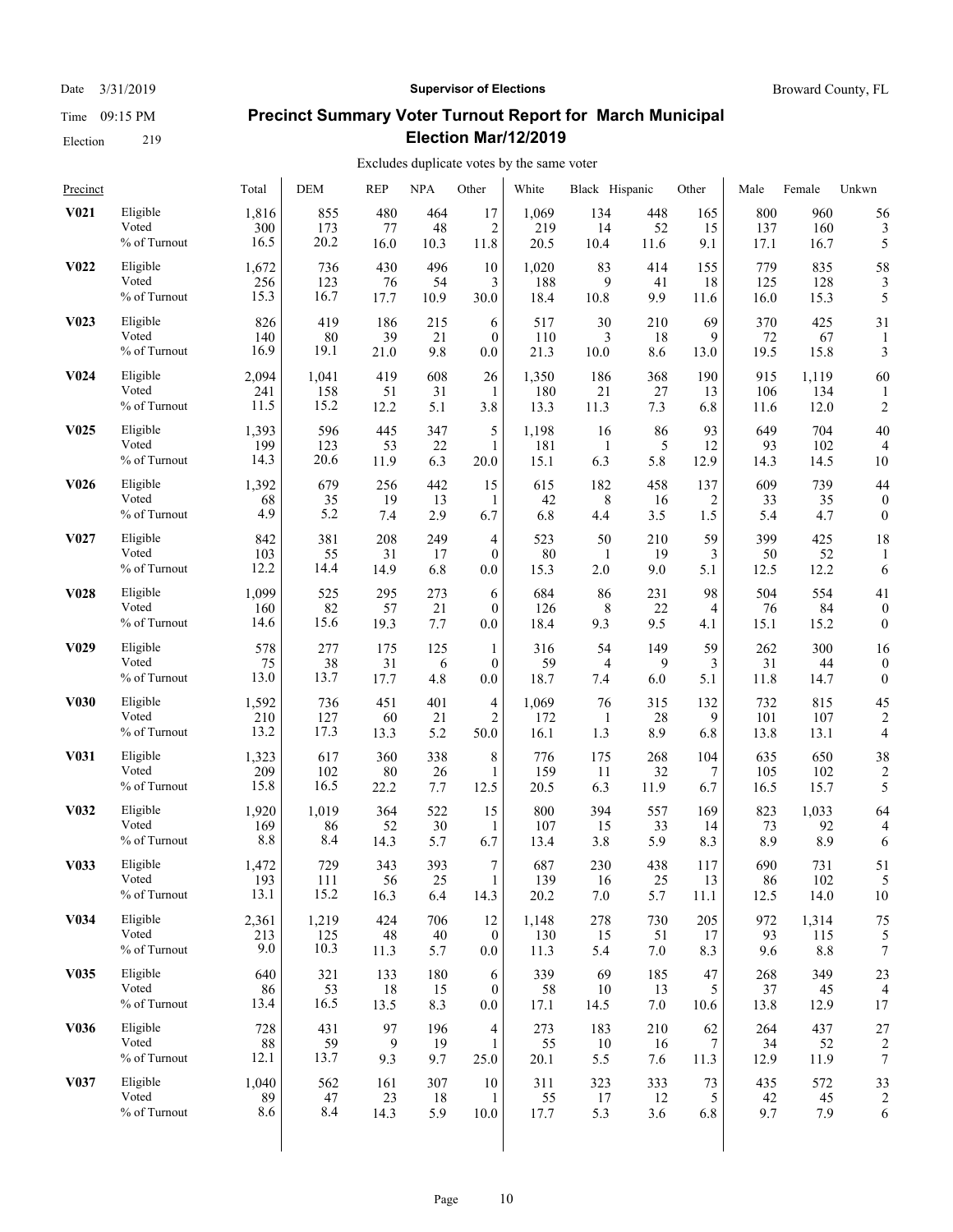#### Date  $3/31/2019$  **Supervisor of Elections** Broward County, FL

# **Precinct Summary Voter Turnout Report for March Municipal Election Mar/12/2019**

| Precinct          |                                   | Total              | <b>DEM</b>         | <b>REP</b>       | <b>NPA</b>      | Other                     | White             | Black Hispanic   |                    | Other           | Male               | Female             | Unkwn              |
|-------------------|-----------------------------------|--------------------|--------------------|------------------|-----------------|---------------------------|-------------------|------------------|--------------------|-----------------|--------------------|--------------------|--------------------|
| <b>V038</b>       | Eligible                          | 1,636              | 914                | 215              | 503             | 4                         | 438               | 305              | 722                | 171             | 703                | 874                | 59                 |
|                   | Voted                             | 68                 | 33                 | 19               | 16              | $\mathbf{0}$              | 30                | 8                | 26                 | 4               | 35                 | 32                 | 1                  |
|                   | % of Turnout                      | 4.2                | 3.6                | 8.8              | 3.2             | 0.0                       | 6.8               | 2.6              | 3.6                | 2.3             | 5.0                | 3.7                | 2                  |
| V <sub>0</sub> 39 | Eligible                          | 1,454              | 683                | 262              | 500             | 9                         | 596               | 158              | 511                | 189             | 633                | 766                | 55                 |
|                   | Voted                             | 78                 | 49                 | 19               | 10              | $\mathbf{0}$              | 52                | 4                | 14                 | 8               | 36                 | 42                 | $\boldsymbol{0}$   |
|                   | % of Turnout                      | 5.4                | 7.2                | 7.3              | 2.0             | 0.0                       | 8.7               | 2.5              | 2.7                | 4.2             | 5.7                | 5.5                | $\boldsymbol{0}$   |
| <b>V040</b>       | Eligible                          | 1,742              | 819                | 362              | 550             | 11                        | 684               | 156              | 693                | 209             | 787                | 884                | 71                 |
|                   | Voted                             | 91                 | 44                 | 28               | 18              | 1                         | 61                | 5                | 23                 | 2               | 41                 | 48                 | $\overline{c}$     |
|                   | % of Turnout                      | 5.2                | 5.4                | 7.7              | 3.3             | 9.1                       | 8.9               | 3.2              | 3.3                | 1.0             | 5.2                | 5.4                | 3                  |
| V <sub>041</sub>  | Eligible                          | 1,240              | 668                | 165              | 402             | 5                         | 270               | 361              | 430                | 179             | 515                | 670                | 55                 |
|                   | Voted                             | 40                 | 24                 | 9                | 6               | 1                         | 13                | 8                | 17                 | 2               | 19                 | 21                 | $\boldsymbol{0}$   |
|                   | % of Turnout                      | 3.2                | 3.6                | 5.5              | 1.5             | 20.0                      | 4.8               | 2.2              | 4.0                | 1.1             | 3.7                | 3.1                | $\mathbf{0}$       |
| V <sub>0</sub> 42 | Eligible<br>Voted<br>% of Turnout | 2,497<br>78<br>3.1 | 1,374<br>49<br>3.6 | 355<br>22<br>6.2 | 757<br>7<br>0.9 | 11<br>$\mathbf{0}$<br>0.0 | 494<br>42<br>8.5  | 621<br>13<br>2.1 | 1,119<br>15<br>1.3 | 263<br>8<br>3.0 | 1,131<br>32<br>2.8 | 1,269<br>45<br>3.5 | 97<br>$\mathbf{1}$ |
| V <sub>0</sub> 43 | Eligible                          | 1,465              | 740                | 262              | 452             | 11                        | 430               | 227              | 637                | 171             | 660                | 738                | 67                 |
|                   | Voted                             | 61                 | 42                 | 13               | 6               | $\mathbf{0}$              | 35                | 5                | 16                 | 5               | 24                 | 35                 | $\overline{c}$     |
|                   | % of Turnout                      | 4.2                | 5.7                | 5.0              | 1.3             | 0.0                       | 8.1               | 2.2              | 2.5                | 2.9             | 3.6                | 4.7                | 3                  |
| V <sub>044</sub>  | Eligible                          | 2,045              | 1,045              | 331              | 654             | 15                        | 494               | 310              | 951                | 290             | 866                | 1,095              | 84                 |
|                   | Voted                             | 89                 | 44                 | 23               | 22              | $\mathbf{0}$              | 47                | 3                | 28                 | 11              | 40                 | 47                 | $\overline{2}$     |
|                   | % of Turnout                      | 4.4                | 4.2                | 6.9              | 3.4             | 0.0                       | 9.5               | 1.0              | 2.9                | 3.8             | 4.6                | 4.3                | 2                  |
| V <sub>045</sub>  | Eligible                          | 1,547              | 727                | 285              | 525             | 10                        | 423               | 180              | 766                | 178             | 706                | 777                | 64                 |
|                   | Voted                             | 93                 | 43                 | 30               | 20              | $\mathbf{0}$              | 47                | 7                | 33                 | 6               | 55                 | 38                 | $\boldsymbol{0}$   |
|                   | % of Turnout                      | 6.0                | 5.9                | 10.5             | 3.8             | 0.0                       | 11.1              | 3.9              | 4.3                | 3.4             | 7.8                | 4.9                | $\mathbf{0}$       |
| V <sub>046</sub>  | Eligible<br>Voted<br>% of Turnout | 759<br>47<br>6.2   | 367<br>28<br>7.6   | 156<br>14<br>9.0 | 231<br>5<br>2.2 | 5<br>$\mathbf{0}$<br>0.0  | 267<br>27<br>10.1 | 55<br>3<br>5.5   | 370<br>13<br>3.5   | 67<br>4<br>6.0  | 329<br>19<br>5.8   | 405<br>27<br>6.7   | 25<br>4            |
| V <sub>047</sub>  | Eligible                          | 1,263              | 583                | 320              | 352             | 8                         | 970               | 33               | 158                | 102             | 594                | 628                | 41                 |
|                   | Voted                             | 170                | 112                | 37               | 19              | 2                         | 158               | $\bf{0}$         | 9                  | 3               | 78                 | 88                 | $\overline{4}$     |
|                   | $\%$ of Turnout                   | 13.5               | 19.2               | 11.6             | 5.4             | 25.0                      | 16.3              | 0.0              | 5.7                | 2.9             | 13.1               | 14.0               | 10                 |
| <b>V048</b>       | Eligible                          | 1,237              | 580                | 231              | 417             | 9                         | 423               | 161              | 529                | 124             | 556                | 623                | 58                 |
|                   | Voted                             | 68                 | 32                 | 22               | 14              | $\mathbf{0}$              | 46                | 3                | 15                 | 4               | 28                 | 37                 | 3                  |
|                   | $\%$ of Turnout                   | 5.5                | 5.5                | 9.5              | 3.4             | 0.0                       | 10.9              | 1.9              | 2.8                | 3.2             | 5.0                | 5.9                | 5                  |
| V <sub>0</sub> 49 | Eligible                          | 1,417              | 670                | 253              | 484             | 10                        | 495               | 150              | 635                | 137             | 645                | 728                | 44                 |
|                   | Voted                             | 65                 | 35                 | 15               | 15              | $\mathbf{0}$              | 38                | 3                | 20                 | 4               | 29                 | 36                 | $\theta$           |
|                   | % of Turnout                      | 4.6                | 5.2                | 5.9              | 3.1             | 0.0                       | 7.7               | 2.0              | 3.1                | 2.9             | 4.5                | 4.9                | $\mathbf{0}$       |
| <b>V050</b>       | Eligible                          | 1,849              | 923                | 362              | 559             | 5                         | 707               | 220              | 755                | 167             | 828                | 951                | 70                 |
|                   | Voted                             | 116                | 57                 | 27               | 31              | $\mathbf{1}$              | 64                | 9                | 32                 | 11              | 55                 | 60                 | 1                  |
|                   | $\%$ of Turnout                   | 6.3                | 6.2                | 7.5              | 5.5             | 20.0                      | 9.1               | 4.1              | 4.2                | 6.6             | 6.6                | 6.3                | 1                  |
| <b>V051</b>       | Eligible                          | 1,562              | 796                | 345              | 406             | 15                        | 838               | 145              | 469                | 110             | 632                | 888                | 42                 |
|                   | Voted                             | 173                | 108                | 42               | 22              | 1                         | 123               | 14               | 32                 | 4               | 73                 | 97                 | 3                  |
|                   | % of Turnout                      | 11.1               | 13.6               | 12.2             | 5.4             | 6.7                       | 14.7              | 9.7              | 6.8                | 3.6             | 11.6               | 10.9               | 7                  |
| <b>V052</b>       | Eligible                          | 1,969              | 983                | 375              | 600             | 11                        | 622               | 209              | 905                | 233             | 852                | 1,041              | 76                 |
|                   | Voted                             | 140                | 96                 | 32               | 12              | $\boldsymbol{0}$          | 81                | 8                | 43                 | 8               | 56                 | 81                 | 3                  |
|                   | % of Turnout                      | 7.1                | 9.8                | 8.5              | $2.0\,$         | $0.0\,$                   | 13.0              | 3.8              | 4.8                | 3.4             | 6.6                | 7.8                | 4                  |
| V <sub>053</sub>  | Eligible                          | 2,162              | 1,024              | 530              | 594             | 14                        | 1,777             | 26               | 186                | 173             | 1,014              | 1,084              | 64                 |
|                   | Voted                             | 315                | 191                | 83               | 38              | 3                         | 283               | $\boldsymbol{0}$ | 17                 | 15              | 146                | 166                | 3                  |
|                   | % of Turnout                      | 14.6               | 18.7               | 15.7             | 6.4             | 21.4                      | 15.9              | 0.0              | 9.1                | 8.7             | 14.4               | 15.3               | 5                  |
| <b>V054</b>       | Eligible                          | 1,137              | 571                | 224              | 335             | 7                         | 422               | 130              | 441                | 144             | 509                | 577                | 51                 |
|                   | Voted                             | 63                 | 32                 | 16               | 14              | $\mathbf{1}$              | 38                | $\overline{2}$   | 14                 | 9               | 33                 | 30                 | $\boldsymbol{0}$   |
|                   | % of Turnout                      | 5.5                | 5.6                | 7.1              | 4.2             | 14.3                      | 9.0               | 1.5              | 3.2                | 6.3             | 6.5                | 5.2                | $\mathbf{0}$       |
|                   |                                   |                    |                    |                  |                 |                           |                   |                  |                    |                 |                    |                    |                    |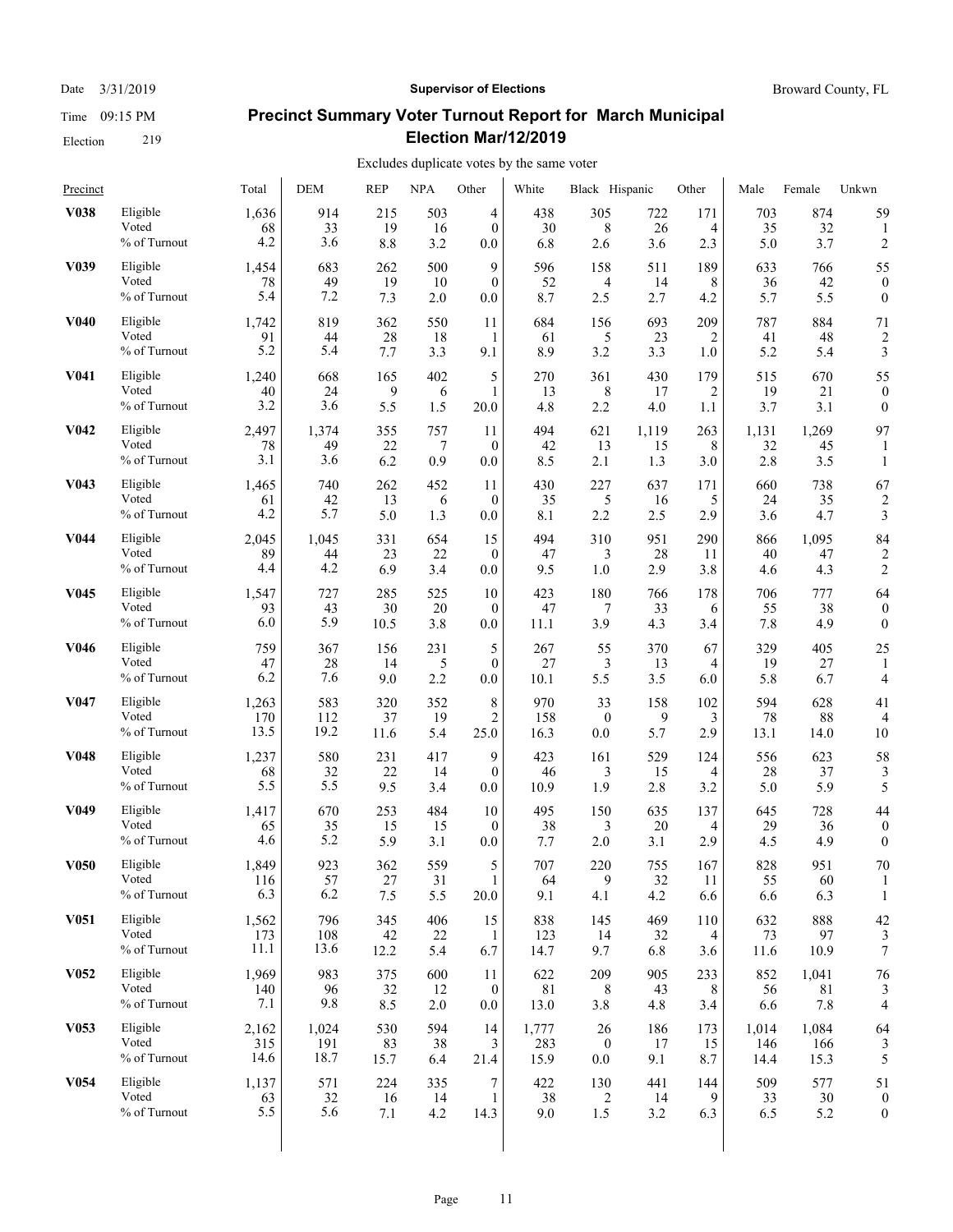Date  $3/31/2019$  **Supervisor of Elections** Broward County, FL

# **Precinct Summary Voter Turnout Report for March Municipal Election Mar/12/2019**

| Precinct         |                                   | Total               | DEM                  | <b>REP</b>       | <b>NPA</b>       | Other                            | White             | Black Hispanic       |                  | Other            | Male             | Female               | Unkwn          |
|------------------|-----------------------------------|---------------------|----------------------|------------------|------------------|----------------------------------|-------------------|----------------------|------------------|------------------|------------------|----------------------|----------------|
| V <sub>055</sub> | Eligible                          | 2,027               | 717                  | 632              | 664              | 14                               | 1,423             | 97                   | 278              | 229              | 946              | 998                  | 83             |
|                  | Voted                             | 148                 | 65                   | 51               | 32               | $\mathbf{0}$                     | 120               | $\mathbf{0}$         | 18               | 10               | 73               | 72                   | 3              |
|                  | % of Turnout                      | 7.3                 | 9.1                  | 8.1              | 4.8              | 0.0                              | 8.4               | 0.0                  | 6.5              | 4.4              | 7.7              | 7.2                  | 4              |
| V <sub>056</sub> | Eligible                          | 1,030               | 519                  | 165              | 334              | 12                               | 462               | 197                  | 254              | 117              | 486              | 498                  | 46             |
|                  | Voted                             | 60                  | 35                   | 8                | 17               | $\mathbf{0}$                     | 35                | 9                    | 10               | 6                | 29               | 29                   | $\overline{2}$ |
|                  | % of Turnout                      | 5.8                 | 6.7                  | 4.8              | 5.1              | 0.0                              | 7.6               | 4.6                  | 3.9              | 5.1              | 6.0              | 5.8                  | 4              |
| V <sub>057</sub> | Eligible                          | 3,267               | 1,374                | 813              | 1,049            | 31                               | 2,350             | 121                  | 522              | 274              | 1,535            | 1.606                | 126            |
|                  | Voted                             | 472                 | 241                  | 123              | 103              | 5                                | 393               | 6                    | 48               | 25               | 219              | 244                  | 9              |
|                  | % of Turnout                      | 14.4                | 17.5                 | 15.1             | 9.8              | 16.1                             | 16.7              | 5.0                  | 9.2              | 9.1              | 14.3             | 15.2                 | 7              |
| V <sub>058</sub> | Eligible                          | 800                 | 348                  | 220              | 227              | 5                                | 618               | 23                   | 114              | 45               | 410              | 366                  | 24             |
|                  | Voted                             | 143                 | 82                   | 39               | 20               | 2                                | 131               | $\mathbf{0}$         | 7                | 5                | 67               | 70                   | 6              |
|                  | % of Turnout                      | 17.9                | 23.6                 | 17.7             | 8.8              | 40.0                             | 21.2              | 0.0                  | 6.1              | 11.1             | 16.3             | 19.1                 | 25             |
| <b>W001</b>      | Eligible                          | 3,928               | 2,808                | 259              | 849              | 12                               | 345               | 2,625                | 566              | 392              | 1,589            | 2,209                | 130            |
|                  | Voted                             | 426                 | 354                  | 29               | 43               | $\mathbf{0}$                     | 34                | 335                  | 18               | 39               | 159              | 261                  | 6              |
|                  | % of Turnout                      | 10.8                | 12.6                 | 11.2             | 5.1              | 0.0                              | 9.9               | 12.8                 | 3.2              | 9.9              | 10.0             | 11.8                 | 5              |
| W002             | Eligible                          | 2,346               | 1,568                | 209              | 557              | 12                               | 224               | 1,293                | 559              | 270              | 936              | 1,307                | 103            |
|                  | Voted                             | 189                 | 151                  | 15               | 22               | 1                                | 19                | 135                  | 15               | 20               | 80               | 106                  | 3              |
|                  | % of Turnout                      | 8.1                 | 9.6                  | 7.2              | 3.9              | 8.3                              | 8.5               | 10.4                 | 2.7              | 7.4              | 8.5              | 8.1                  | 3              |
| W003             | Eligible                          | 1,362               | 924                  | 127              | 306              | 5                                | 145               | 696                  | 353              | 168              | 596              | 709                  | 57             |
|                  | Voted                             | 128                 | 107                  | 13               | 8                | $\mathbf{0}$                     | 17                | 78                   | 17               | 16               | 52               | 74                   | 2              |
|                  | % of Turnout                      | 9.4                 | 11.6                 | 10.2             | 2.6              | 0.0                              | 11.7              | 11.2                 | 4.8              | 9.5              | 8.7              | 10.4                 | 4              |
| <b>W004</b>      | Eligible                          | 1,726               | 1,275                | 135              | 309              | $\boldsymbol{7}$                 | 128               | 1,199                | 241              | 158              | 746              | 910                  | 70             |
|                  | Voted                             | 242                 | 199                  | 20               | 21               | $\overline{c}$                   | 21                | 191                  | 9                | 21               | 88               | 145                  | 9              |
|                  | % of Turnout                      | 14.0                | 15.6                 | 14.8             | 6.8              | 28.6                             | 16.4              | 15.9                 | 3.7              | 13.3             | 11.8             | 15.9                 | 13             |
| <b>W005</b>      | Eligible                          | 1,680               | 1,228                | 110              | 336              | 6                                | 100               | 1,176                | 214              | 190              | 730              | 880                  | 70             |
|                  | Voted                             | 239                 | 195                  | 22               | 22               | $\mathbf{0}$                     | 22                | 185                  | 13               | 19               | 94               | 138                  | 7              |
|                  | % of Turnout                      | 14.2                | 15.9                 | 20.0             | 6.5              | 0.0                              | 22.0              | 15.7                 | 6.1              | 10.0             | 12.9             | 15.7                 | 10             |
| <b>W006</b>      | Eligible                          | 1,406               | 881                  | 157              | 359              | 9                                | 177               | 660                  | 416              | 153              | 585              | 764                  | 57             |
|                  | Voted                             | 118                 | 99                   | 11               | 8                | $\mathbf{0}$                     | 11                | 72                   | 23               | 12               | 39               | 77                   | 2              |
|                  | % of Turnout                      | 8.4                 | 11.2                 | 7.0              | 2.2              | 0.0                              | 6.2               | 10.9                 | 5.5              | 7.8              | 6.7              | 10.1                 | $\overline{4}$ |
| W007             | Eligible                          | 2,172               | 1,470                | 165              | 530              | 7                                | 252               | 1,143                | 556              | 221              | 889              | 1,192                | 91             |
|                  | Voted                             | 193                 | 173                  | 7                | 13               | $\mathbf{0}$                     | 15                | 145                  | 13               | 20               | 70               | 117                  | 6              |
|                  | % of Turnout                      | 8.9                 | 11.8                 | 4.2              | 2.5              | 0.0                              | 6.0               | 12.7                 | 2.3              | 9.0              | 7.9              | 9.8                  | 7              |
| <b>W008</b>      | Eligible                          | 3,467               | 2,448                | 212              | 788              | 19                               | 186               | 2,138                | 785              | 358              | 1,254            | 2,083                | 130            |
|                  | Voted                             | 275                 | 228                  | 11               | 35               | 1                                | 19                | 203                  | 24               | 29               | 89               | 180                  | 6              |
|                  | % of Turnout                      | 7.9                 | 9.3                  | 5.2              | 4.4              | 5.3                              | 10.2              | 9.5                  | 3.1              | 8.1              | 7.1              | 8.6                  | 5              |
| W009             | Eligible                          | 2,457               | 1,165                | 616              | 664              | 12                               | 452               | 682                  | 990              | 333              | 1,114            | 1,252                | 91             |
|                  | Voted                             | 217                 | 150                  | 34               | 31               | $\overline{2}$                   | 30                | 118                  | 45               | 24               | 95               | 118                  | $\overline{4}$ |
|                  | $\%$ of Turnout                   | 8.8                 | 12.9                 | 5.5              | 4.7              | 16.7                             | 6.6               | 17.3                 | 4.5              | 7.2              | 8.5              | 9.4                  | 4              |
| <b>W010</b>      | Eligible                          | 1,323               | 853                  | 127              | 338              | 5                                | 161               | 623                  | 381              | 158              | 556              | 704                  | 63             |
|                  | Voted                             | 90                  | 76                   | 4                | 10               | $\mathbf{0}$                     | 14                | 54                   | 13               | 9                | 37               | 52                   | 1              |
|                  | % of Turnout                      | 6.8                 | 8.9                  | 3.1              | 3.0              | $0.0\,$                          | 8.7               | 8.7                  | 3.4              | 5.7              | 6.7              | 7.4                  | 2              |
| W011             | Eligible<br>Voted<br>% of Turnout | 2,418<br>222<br>9.2 | 1,667<br>179<br>10.7 | 199<br>19<br>9.5 | 545<br>24<br>4.4 | 7<br>$\boldsymbol{0}$<br>$0.0\,$ | 291<br>45<br>15.5 | 1,369<br>141<br>10.3 | 488<br>16<br>3.3 | 270<br>20<br>7.4 | 978<br>72<br>7.4 | 1,347<br>145<br>10.8 | 93<br>5        |
| W012             | Eligible                          | 3,061               | 2,115                | 197              | 734              | 15                               | 173               | 1,865                | 702              | 321              | 1,117            | 1,822                | 122            |
|                  | Voted                             | 290                 | 244                  | 11               | 33               | 2                                | 13                | 224                  | 22               | 31               | 88               | 186                  | 16             |
|                  | % of Turnout                      | 9.5                 | 11.5                 | 5.6              | 4.5              | 13.3                             | 7.5               | 12.0                 | 3.1              | 9.7              | 7.9              | 10.2                 | 13             |
| W013             | Eligible                          | 4,459               | 3,030                | 370              | 1,033            | 26                               | 408               | 2,664                | 807              | 580              | 1,888            | 2,396                | 175            |
|                  | Voted                             | 650                 | 541                  | 37               | 70               | 2                                | 46                | 492                  | 45               | 67               | 242              | 389                  | 19             |
|                  | % of Turnout                      | 14.6                | 17.9                 | 10.0             | 6.8              | 7.7                              | 11.3              | 18.5                 | 5.6              | 11.6             | 12.8             | 16.2                 | 11             |
|                  |                                   |                     |                      |                  |                  |                                  |                   |                      |                  |                  |                  |                      |                |